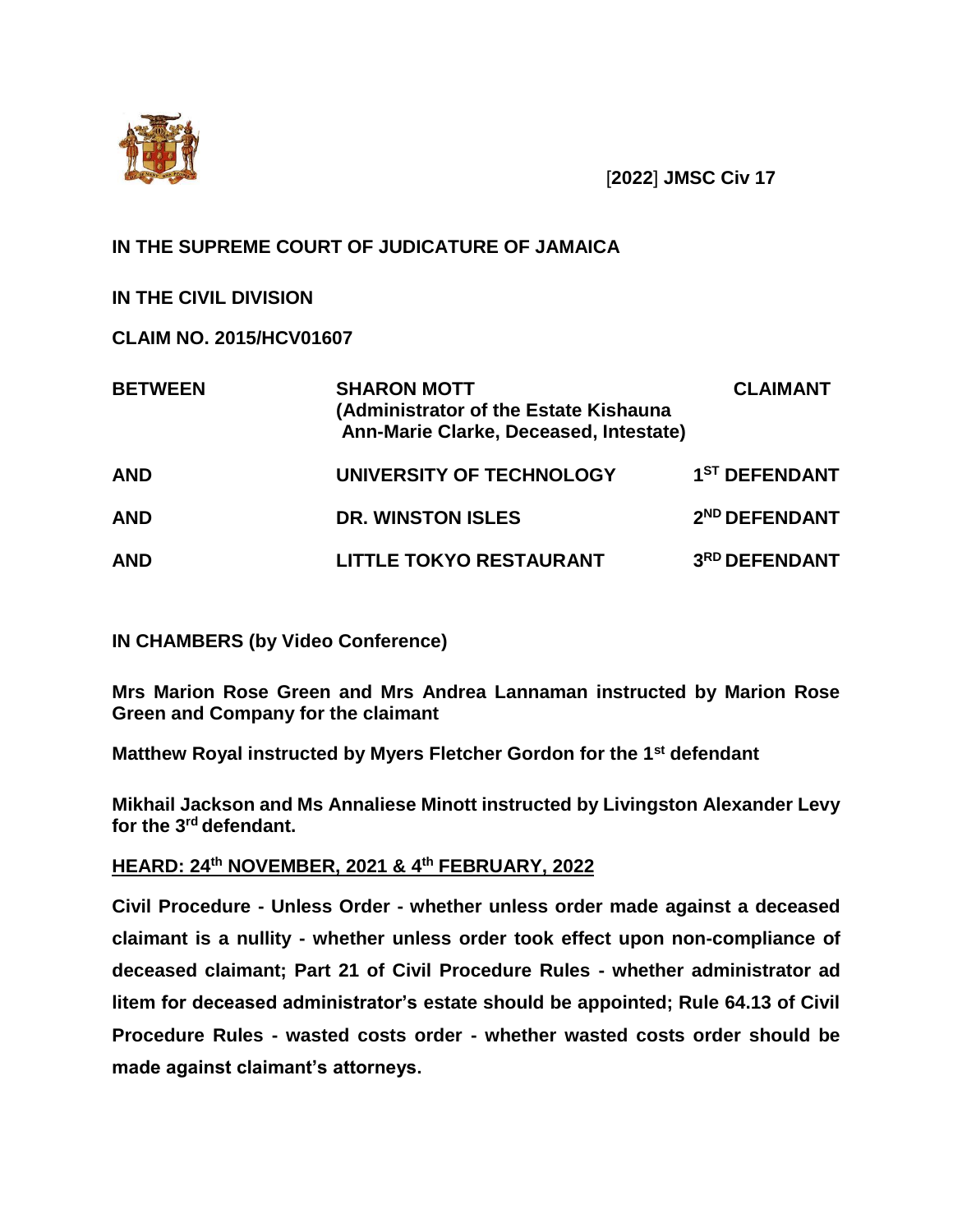## **MASTER C. THOMAS (AG)**

## **Introduction**

**[1]** There are two applications before this court: (i) an amended application for the appointment of an administrator ad litem in the estate of the claimant: and (ii) an application for judgment for the  $1<sup>st</sup>$  defendant and for wasted costs to be paid to the 1<sup>st</sup> defendant by the firm Marion Rose Green and Company, the attorneys who represent the claimant.

## **Background**

- **[2]** The claim filed herein was commenced by way of claim form and particulars of claim filed on 13<sup>th</sup> March 2015 in which it was alleged that on 21<sup>st</sup> March 2009, Kishauna Ann-Marie Clarke developed vomiting and diarrhea after consuming a meal which she purchased from the 3<sup>rd</sup> defendant and was later taken to the medical centre of the 1<sup>st</sup> defendant where she was treated by the  $2<sup>nd</sup>$  defendant and later died. The particulars of claim aver that a grant of administration in the estate of the deceased was made to the claimant on  $12<sup>th</sup>$  April 2013. The claim sought damages under the Fatal Accidents Act and the Law Reform ( Miscellaneous Provisions) Act.
- **[3]** The chronology of the events subsequent to the filing of the claim and leading up to an application to strike out and for summary judgment before J Pusey J are set out in the judgment of J Pusey J in *Sharon Mott (Administrator Estate Kishauna Ann-Marie Clarke, Deceased, Intestate) v University of Technology Jamaica*  **and anor** [2021] JMSC Civ 78, which I gratefully adopt and set out below:<sup>1</sup>
	- Acknowledgment of Service on behalf of the 1<sup>st</sup> defendant was filed on May 27, 2015

<sup>&</sup>lt;sup>1</sup> See paragraph [4] of the judgment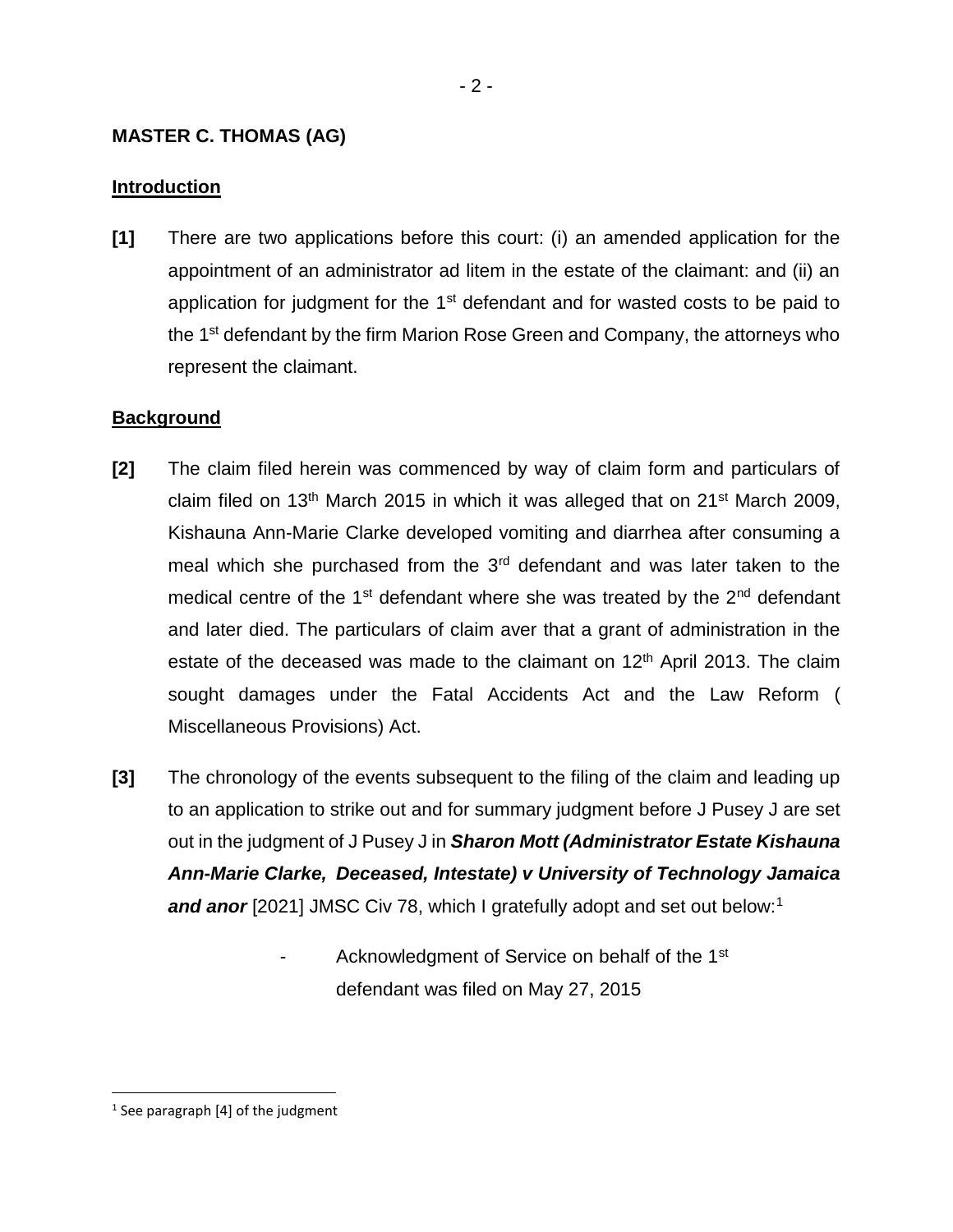- 1<sup>st</sup> defendant filed its defence June 30, 2015
- 3<sup>rd</sup> defendant filed its defence June 3, 2015
- Mediation was set for April 26, 2016
- 1<sup>st</sup> defendant served its Statement of Facts and Issues for Mediation on April 15, 2016
- By letter dated April 28, 2016, the claimant's attorney advised that the mediation was postponed as the assigned mediator was ill.
- On June 26, 2019 the  $1<sup>st</sup>$  defendant filed [an] application seeking summary judgment and to strike out the claim for want of prosecution, which was served on the claimant on January 1, 2019. The hearing of the application was set for April 27, 2020.
- On September 22, 2020 the Affidavit of Sara-Lee Scott was filed by the claimant in response to the application.
- **[4]** The judgment of J Pusey J was delivered on 7th May 2021 in which she refused the order sought for summary judgment in respect of the claim under the Law Reform (Miscellaneous Provisions) Act, granted summary judgment in respect of the claim under the Fatal Accidents Act and refused to strike out the claim for want of prosecution. In addition, she made the following orders which have given rise to the applications which are before me for consideration:
	- 1. ……
	- 2. The parties to proceed to Mediation within 120 days hereof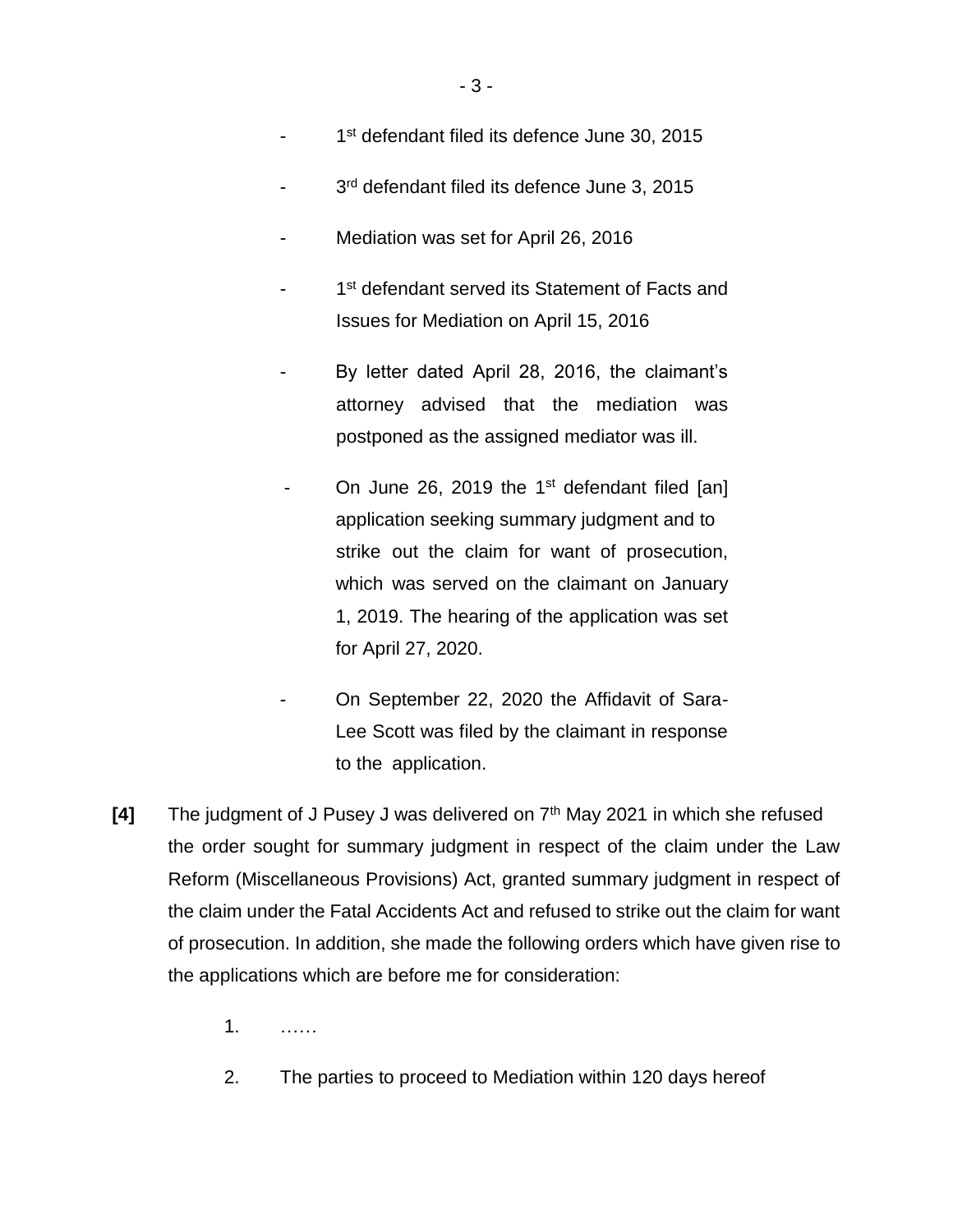- 3. Unless the claimant takes steps to have the mediation scheduled within 14 days of the date hereof, her statement of case [sic] stand struck out without further need for the court's intervention.
- 4. …..
- **[5]** The application for appointment of administrator ad litem was first filed on 30<sup>th</sup> June 2021 and was subsequently amended on 22<sup>nd</sup> July 2021. The amended application seeks the following substantive order:

That Keisha Clarke, the daughter of the late Sharon Mott who died on the 23rd day of October 2016 of Lilly Field, Bamboo PO in the parish of Saint Ann be appointed the Administratrix ad Litem in the estate of Sharon Mott, late of Lilly Field, Bamboo PO, in the parish of St Ann for the purpose of carrying on this claim in the Supreme Court of Judicature of Jamaica and to be substituted as claimant for and on behalf of the estate of Kishauna Ann-Marie Clarke against the defendants until this Honourable Court issues a full or normal grant of administration or until further order.

- **[6]** In her affidavit in support of the application, Ms Keisha Clarke deponed that the claimant had obtained a grant of administration in the estate of her deceased daughter, Kishauna Clarke and that the claimant had passed away on 23<sup>rd</sup> October 2016. No application had been made within this jurisdiction or any other jurisdiction for a grant of administration concerning the estate of the deceased, Sharon Mott and there was no other personal representative of the estate of the late Kishauna Clarke.
- **[7]** She also deponed, among other things, that she was one of the claimant's three surviving children and that she has no interest adverse to the estate of either the claimant or Kishauna Clarke and that she can fairly and competently conduct proceedings on behalf of the deceased's estate and she is the proper party to be appointed representative. On  $14<sup>th</sup>$  June 2021, she had discussions with the offices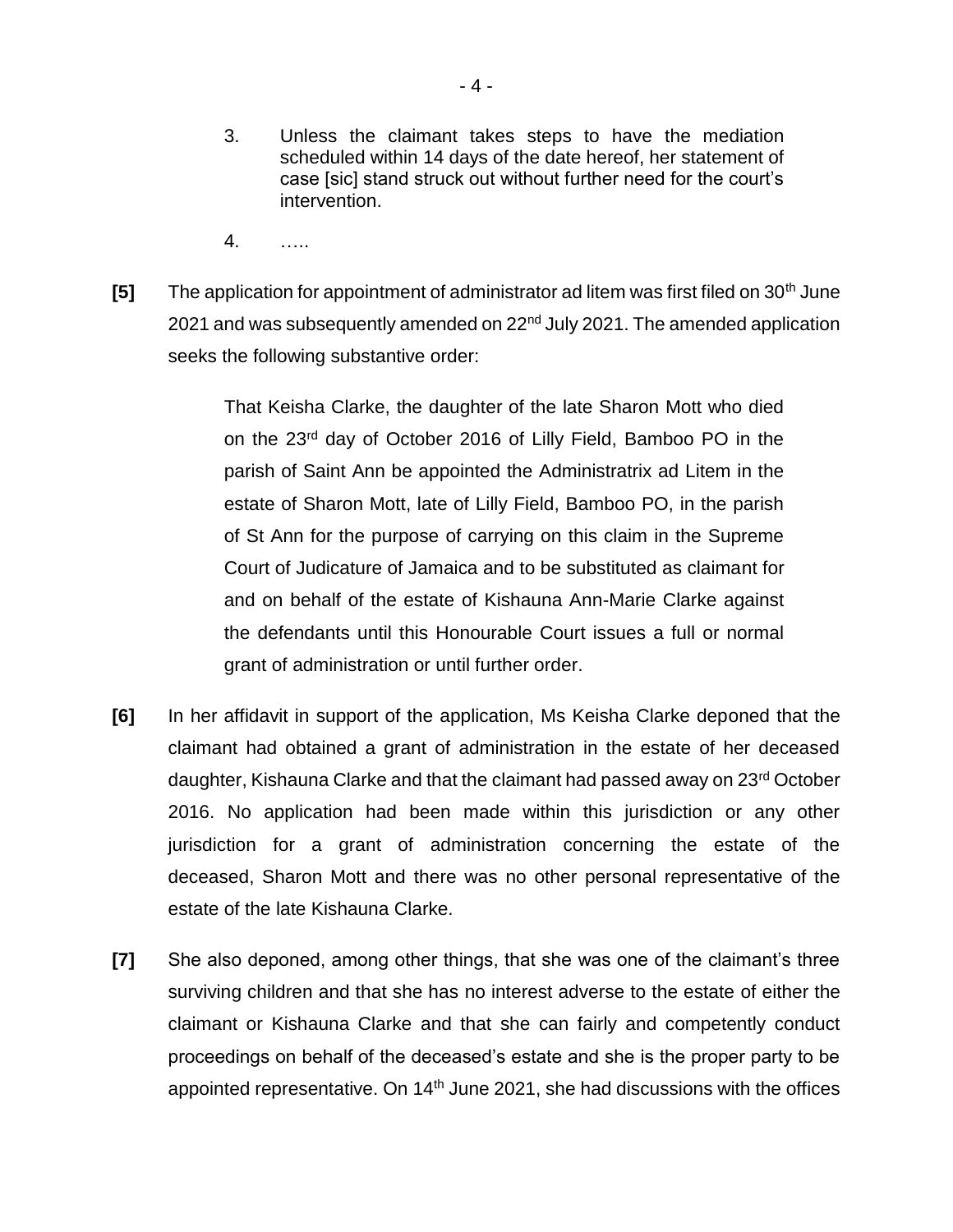of Marion Rose Green and Company and learnt that the matter had come up for hearing on 7<sup>th</sup> May 2021 when the 1<sup>st</sup> defendant had made an application to have the matter struck out and the court had made an order that the matter should proceed to mediation by  $6<sup>th</sup>$  August 2021 and such a representative is needed to be appointed urgently to continue the claim.

- **[8]** The 1<sup>st</sup> defendant's application filed on 29<sup>th</sup> September 2021 is seeking the following substantive orders:
	- 1. Judgment for the first defendant on the claim;
	- 2. Costs of the claim is awarded to the first defendant to be agreed or taxed
	- 3. Wasted costs to the first defendant in the Notice of Application for Court Orders filed June 26, 2019 to be paid by the firm Marion Rose-Green and Company to be taxed if not agreed.
	- 4. Wasted Costs to the First Defendant in the application to be paid by the firm Marion Rose Green and Company to be taxed if not agreed.
- **[9]** In support of its application, the 1st defendant relied on two affidavits sworn to by Moveta McNaught-Williams. The crux of the complaint of the 1<sup>st</sup> defendant is to be found at paragraph 12 of Mrs McNaught-Williams' first affidavit filed on 29<sup>th</sup> September 2021 where she stated that the claimant's former attorneys Marion Rose Green and Company knew or reasonably ought to have known that the claimant was deceased at the time of opposing the application to strike out and failed to disclose this fact to the court and counsel given that they purported to act on the claimant's instructions in opposing the application. She further deponed that the failure of the claimant's former attorneys to disclose the death of the claimant was a material non-disclosure. As a result, costs were incurred in advancing the 1<sup>st</sup> defendant's application to strike out and that had this fact been disclosed to the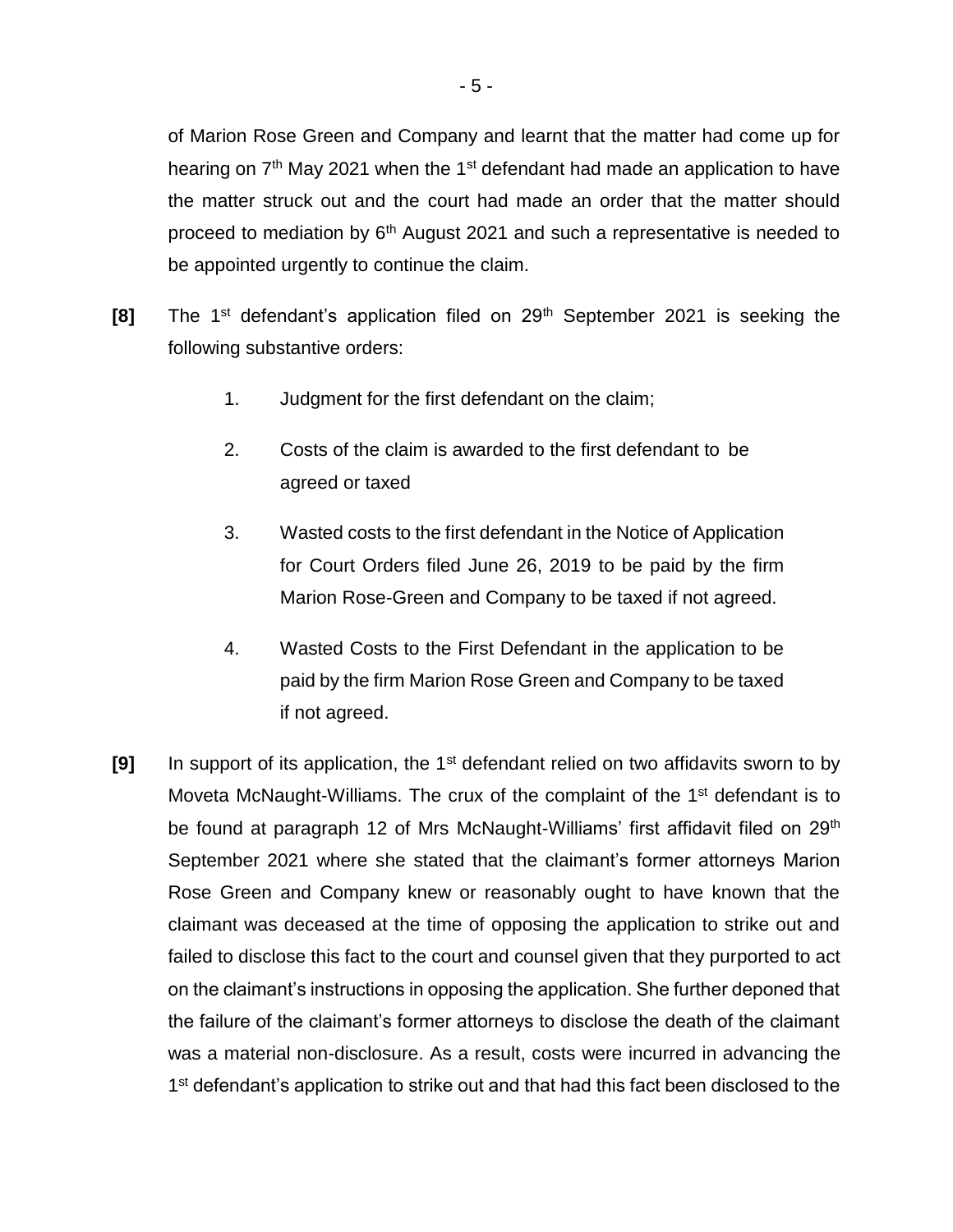court and counsel it is highly likely that the 1<sup>st</sup> defendant's application could have been disposed of without the need for a contentious application that required filing extensive submissions by counsel.

- **[10]** An affidavit sworn to by Andrea Lannaman was filed in response to the affidavit of Mrs McNaught-Williams. It is the evidence of Andrea Lannaman that immediately after obtaining the order of J. Pusey J and complying with same, namely to commence making arrangements for mediation, on  $7<sup>th</sup>$  May, 2021, correspondence was sent to counsel for the 1<sup>st</sup> and 2<sup>nd</sup> defendants to arrange a date for mediation and on  $21^{st}$  May 2021, the parties agreed to the date of  $24^{th}$ June 2021. It was on 21<sup>st</sup> May 2021 that efforts were made to contact the claimant. Numerous attempts were made to contact the claimant but were futile; however, her further checks of the file unearthed the name Constance Curriah, who was the claimant's cousin. There was no contact number or address for Ms Currah. However, she searched the various social media platforms and the search revealed that Ms Currah was a lecturer at the University of the West Indies ("UWI"). She thereafter made checks with persons whom she knew had affiliations with UWI but they did not know Ms Currah. Further checks using online platforms directed her to the Portmore Community College in the parish of St Catherine. This led her to the Waterford High School where Ms Currah was principal.
- **[11]** Mrs Lannaman further deponed that it was on 21st May 2021 that having been put in contact with the claimant's son by Ms Currah, the claimant's son informed her that his mother had passed in 2016. From the initial stages of receiving the information of the claimant's death and without being provided with her death certificate, counsel for the  $1<sup>st</sup>$  and  $3<sup>rd</sup>$  defendants were informed. The claimant's attorneys had no knowledge of the passing of the claimant and would not have proceeded to any hearing and in particular the hearing on  $7<sup>th</sup>$  April 2021 knowing that a litigant's death would put a pause to any proceedings. She stated that having tried to communicate with the claimant and not hearing from her, the firm formed the view that she had probably changed her telephone number as clients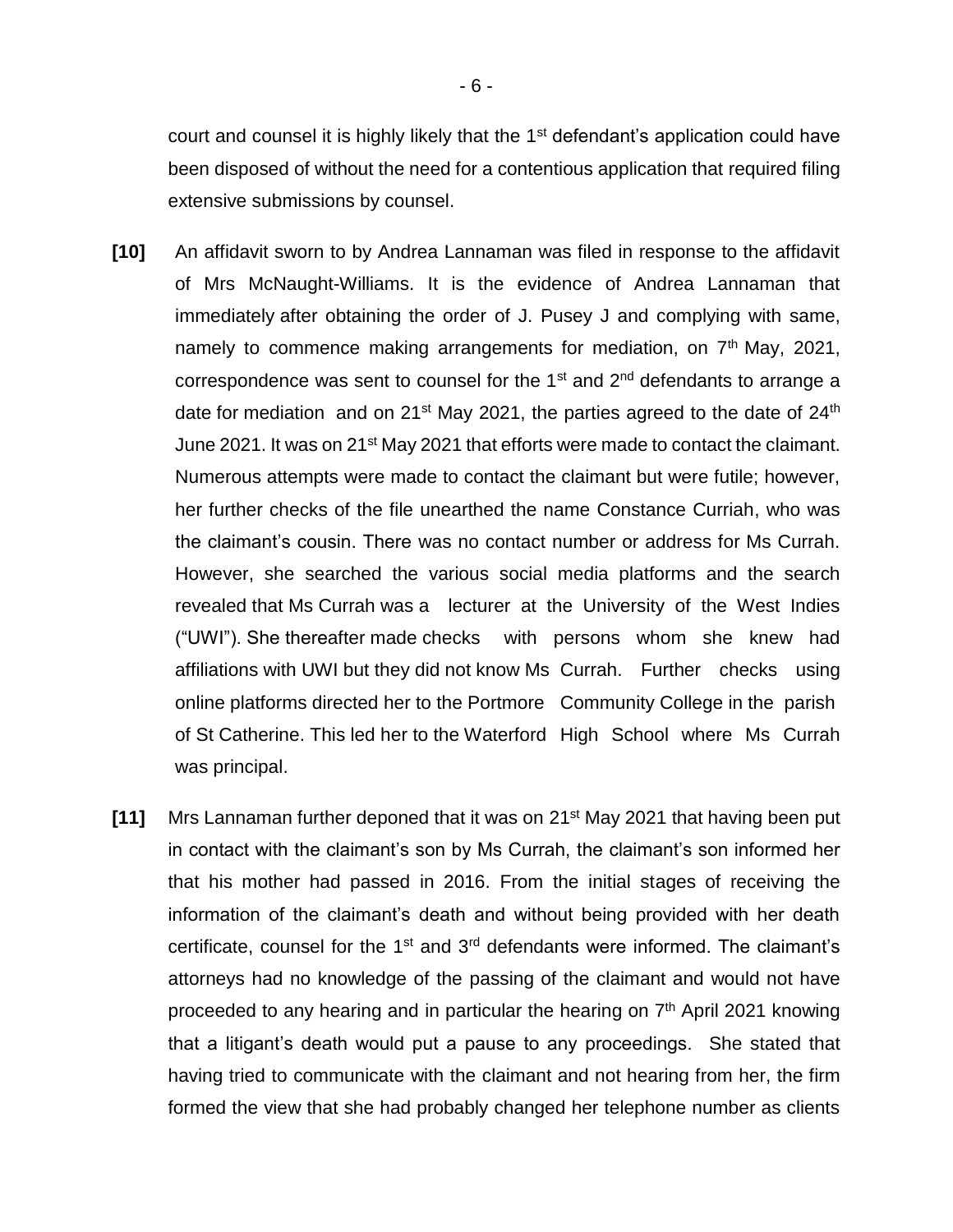often do without informing the office. She deponed that having an obligation to act in the interest of the claimant, they could not sit back and allow the claimant's claim to be struck out, having had her initial instructions as that would be a breach of the attorney/client retainer and a breach of the obligations under the Legal Profession (Canons of Professional Ethics) Rules.

- **[12]** An affidavit sworn to by Constance Currah was also filed which supported the evidence of Mrs Lannaman in respect of the contact made with Ms Currah and the death of the claimant, among other things.
- **[13]** In her second affidavit filed on 5th November 2021, Mrs McNaught-Williams deponed to the 1<sup>st</sup> defendant's attorney receiving an email from Marion Rose Green and Company proposing mediation dates and that the parties agreed to 24<sup>th</sup> June 2021 as a convenient date for mediation. She stated that it was within the week of  $3<sup>rd</sup>$  June 2021 that the 1<sup>st</sup> defendant's attorneys were contacted by Marion Rose Green and Company informing them of the death of the claimant and that it was when they were served with the affidavit of Keisha Clarke in support of the application for appointment of administrator ad litem that the 1<sup>st</sup> defendant's attorneys became aware of the date of the death of the claimant.

#### **Submissions**

#### For the Claimant

- **[14]** In support of the application for the appointment of administrator ad litem, Mrs Lannaman submitted that the natural personality of the claimant came to an end at her death. She submitted that it was not in dispute that the claimant had been appointed administrator for the estate of her deceased daughter, Kishauna Clark, and there was no need for the consent of the other beneficiaries in the estate before the order could be granted.
- **[15]** In respect of the effect of the unless order on the claim in light of the claimant's death, Mrs Rose Green submitted that the unless order made by the court was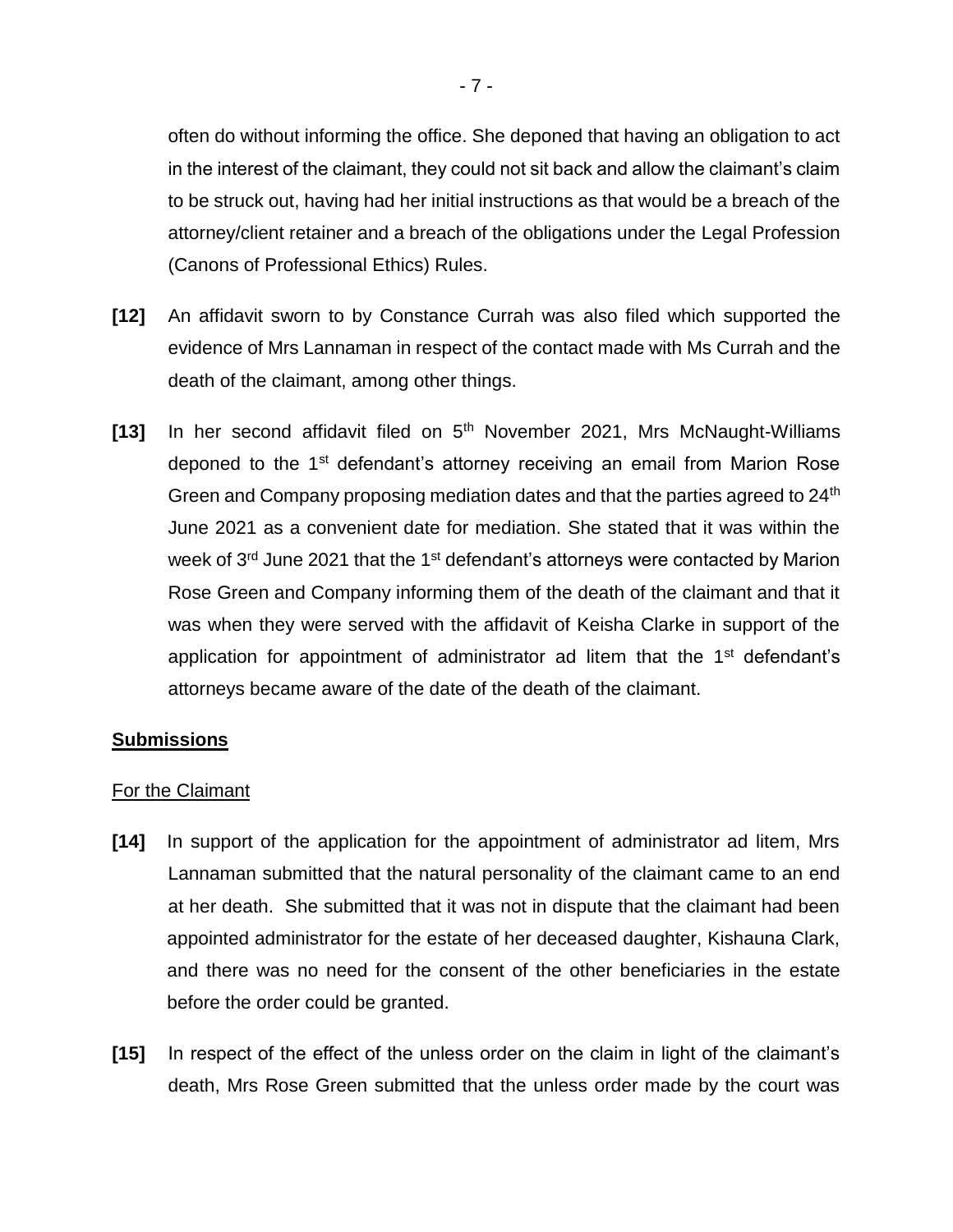incapable of performance and as a consequence the order would be rendered a nullity. She further submitted that even if the order did take effect, that would not be the end of the matter. The provisions of the Civil Procedure Rules ("CPR") relating to the appointment of a personal representative and the prohibition of any action being taken by the claimant's representative before being appointed would take precedence over any other rule. In other words, she argued, if the claimant's representative can do nothing before certain steps under rule 21.7 of the CPR are taken, the impact of this would be to stay the matter up to the point where the personal representative is appointed. The personal representative must act promptly once appointed and must carry out or exercise the options given to him/her including applying for relief from sanctions. To interpret the rules as operating otherwise would be to defeat the overriding objective.

- **[16]** Mrs Rose Green submitted that the application for wasted costs was based on the sole ground that counsel had failed to inform the 1<sup>st</sup> defendant of the passing of the claimant and it was implied that this was deliberately done. She argued that it was impossible for the claimant's attorney to have informed the 1<sup>st</sup> and 3<sup>rd</sup> defendants' attorneys-at-law of the death of the claimant at the time of the application to strike out and for summary judgment as Marion Rose Green and Company was unaware. She argued that it would not have been in the claimant's interest to withhold this information as the effect of the death of the claimant would have been to pause the claim and this would not have benefitted the claimant.
- **[17]** She also submitted that the assertions in support of the application for wasted costs were not supported by the evidence, that is, that there was a withholding of information and material non-disclosure. It was the duty of the applicant for wasted costs to prove and not for the respondent to prove that what is alleged never occurred. Referring to *Ridehalgh v Horsefield & Anor* [1994] 3 All ER 848, she submitted that a wasted costs order is made where the conduct caused unnecessary costs and only in plain and obvious cases where the conduct of counsel was egregious. It should not be used as a weapon to bludgeon counsel or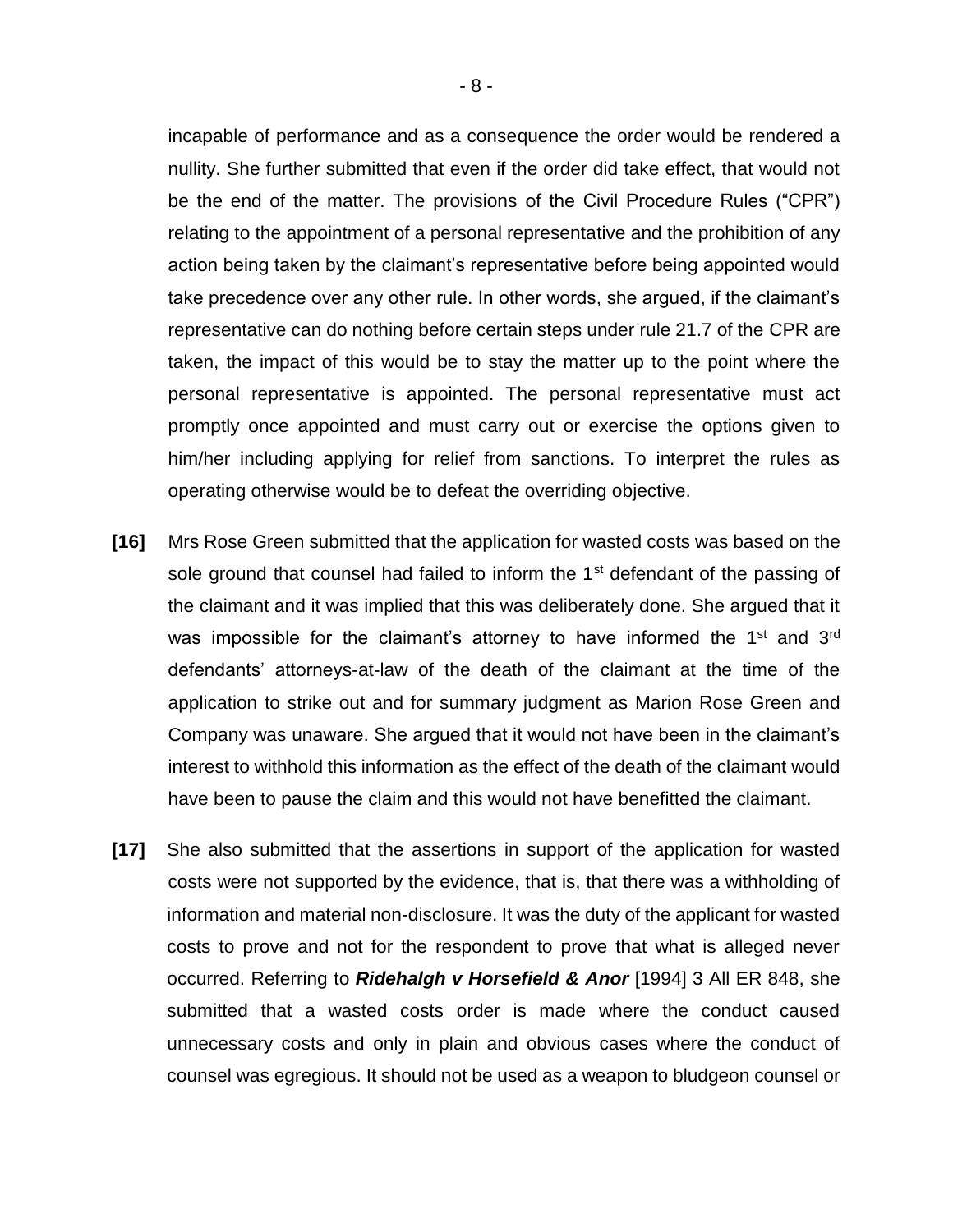used as a backdoor to get costs which would not otherwise be received. It must be something that would attract the sanction of being struck off the roll.

#### For the 1<sup>st</sup> defendant

- **[18]** Mr Royal submitted that as a result of the failure to comply with the unless order, the claim was struck out. He submitted that there were three avenues available to remedy the unless order made by J. Pusey J, one of them being the filing of an application for relief from sanctions and no such application had been made. He further submitted that in May 2021, an application ought to have been made for the appointment of an administrator ad litem and for extension of time to comply with the unless order. That unless order had taken effect months ago and the application could not now be made as it would not pass the promptitude threshold. Another option open to the claimant was to appeal the decision and no appeal was filed; or to apply to set aside the order made in the absence of a party pursuant to rule 11.16(2) of the CPR. He argued that they had not sought to exercise any of these options; and these options were no longer available to them. He argued that even if the court finds that the unless order ought not to have been made due to the death of the claimant, this court being a court of concurrent jurisdiction, had no power to set aside the order. Consequently, the 1<sup>st</sup> defendant's position in relation to the application for appointment of administrator ad litem was that there was no extant claim before the court in respect of which such an application could be heard. He submitted that on a plain reading of rule 21.7 of the CPR, there is no injunction on the defendant to prevent him from taking any steps where a party has died.
- **[19]** In respect of the application for wasted costs, he submitted that it was not the case of the 1<sup>st</sup> defendant that the attorneys-at-law for the claimant made a fraudulent misrepresentation; it was that they purported to act with an authority that they did not have. He relied on *Yonge v Toynbe* (1910) 1 KB 215 for his submission that the death of a client determines the retainer and that in circumstances where the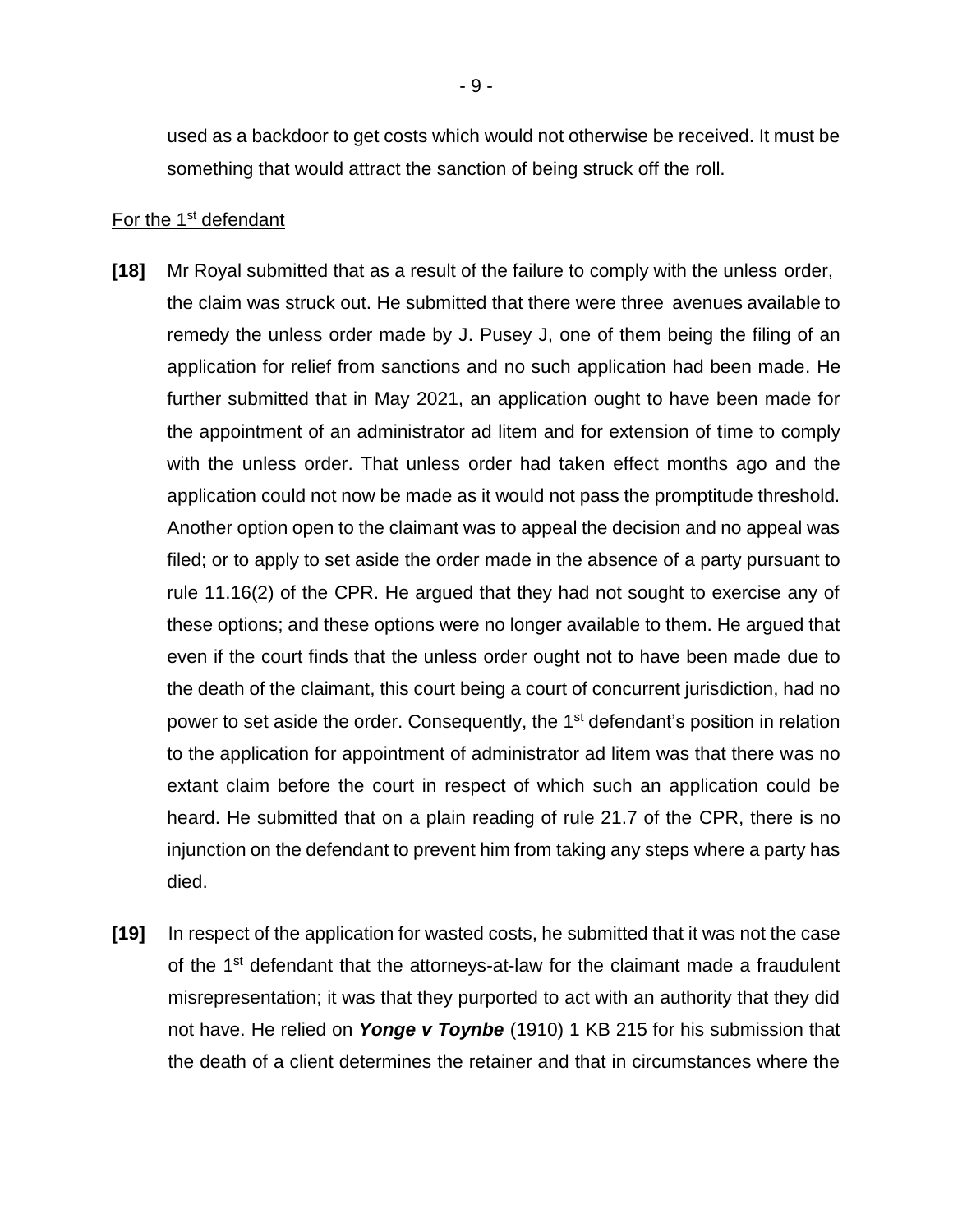attorney proceeds to do acts which represent that the attorney had the authority, the attorney must be held to account.

**[20]** Mr Royal submitted that the criteria for the grant of wasted costs was well met in this case and that it should be made in respect of the application that was heard by J Pusey J and the instant application as the  $1<sup>st</sup>$  defendant had to pursue these applications as a result of the misrepresentation of the claimant's attorney-at-law. He submitted that no reasonably well informed and competent member of the legal profession would proceed to warrant that their client was presently prepared to proceed with litigation in circumstances where the attorney-at-law: has had no contact with the client for more than four years; did not seek to inform the client that the application to strike out their claim was made until after orders in that application had been made; warranted to the court that the claimant is still prepared to attend mediation; and sent correspondence to other counsel confirming or purporting to confirm dates for mediation.

#### For the 3<sup>rd</sup> defendant

**[21]** It was submitted on behalf of the 3rd defendant that at the time the mediation dates were scheduled a representative of the estate was not appointed by the court nor was the court presented with an application for the appointment of a representative to carry on the claim. Relying on the case of *Evan Bennett v Raymond Ramdatt* [2016] JMSC Civ 206 and rule 21.7 of the CPR, it was submitted that unless the requirements under rule 21.7(4) of the CPR are satisfied, the claimant was estopped from taking any further action in the proceedings. Mr. Jackson also submitted that rule 21.7 of the CPR only limits the steps that may be taken by the claimant and did not extend to the defendant. He argued that the defendant would be severely handicapped if he were to be prevented by that rule from taking any steps as the claimant could decide not to take any step. More importantly, rule 21.7 did not prevent the court from taking any step it wishes.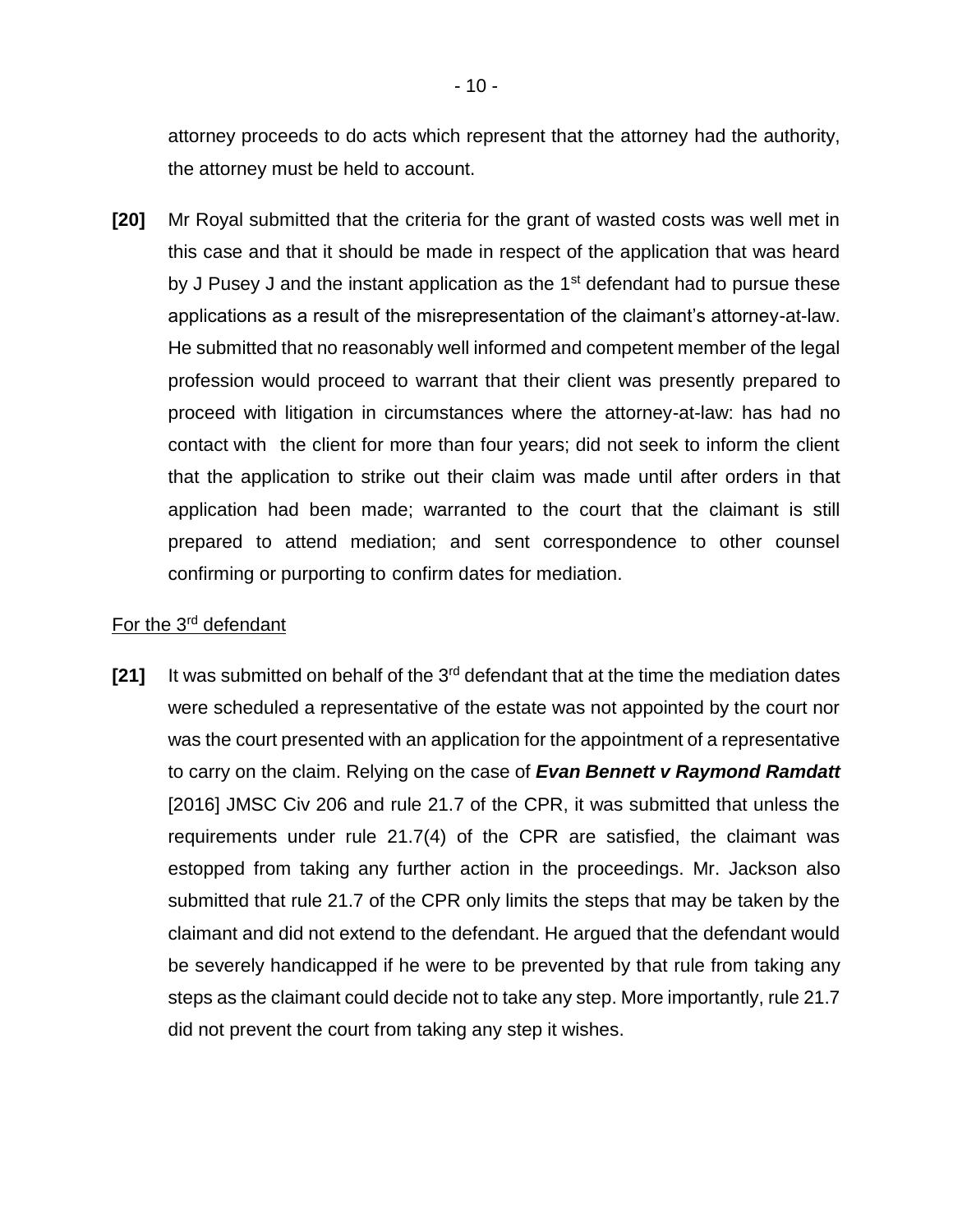- **[22]** Referring to *Pool v Pool* (1189) 58 LJP 67 and *Yonge v Toynbee*, it was submitted that the claimant's retainer had ceased upon the death of the claimant. Therefore, at the time of the scheduling of the dates for mediation, Marion Rose Green and Company was estopped from scheduling dates for mediation given the automatic termination of the retainer.
- **[23]** Mr Jackson argued that this court being a court of concurrent jurisdiction has no jurisdiction to set aside the order of Pusey J; however, the court has jurisdiction to enter judgment under rule 26 of the CPR. Mr Jackson submitted that the claimant's attorneys-at-law ought to have indicated to J Pusey J that the claimant was deceased and as such complying with the unless order would have been impossible until the court appointed a representative.
- **[24]** He submitted that the unless order was not materially complied with due to the failure to satisfy the condition precedent embedded in rule 21.7(4) and as such the claim should be struck out.
- **[25]** He submitted that while the CPR does not give a specific time period in which to make an application for the appointment of a personal representative, the application for the appointment of Keisha Clarke ought to have been contemporaneous with her death or within a reasonable time in keeping with the overriding objective. Relying on *Ronham & Associates Ltd v Christopher Gayle and Mark Wright* [2010] JMCA App 17, it was submitted that not only was the present application characterized by inordinate and inexcusable delay, it was also prejudicial in that the excessive delay is likely to affect the availability of witnesses having regard to the protracted trial date that would be scheduled for the trial. In light of the prejudice, it should not be granted.

#### **Discussion and Analysis**

**[26]** In determining the applications, I will adopt the formulation of the issues as identified by Mr Royal in his written submissions. These are: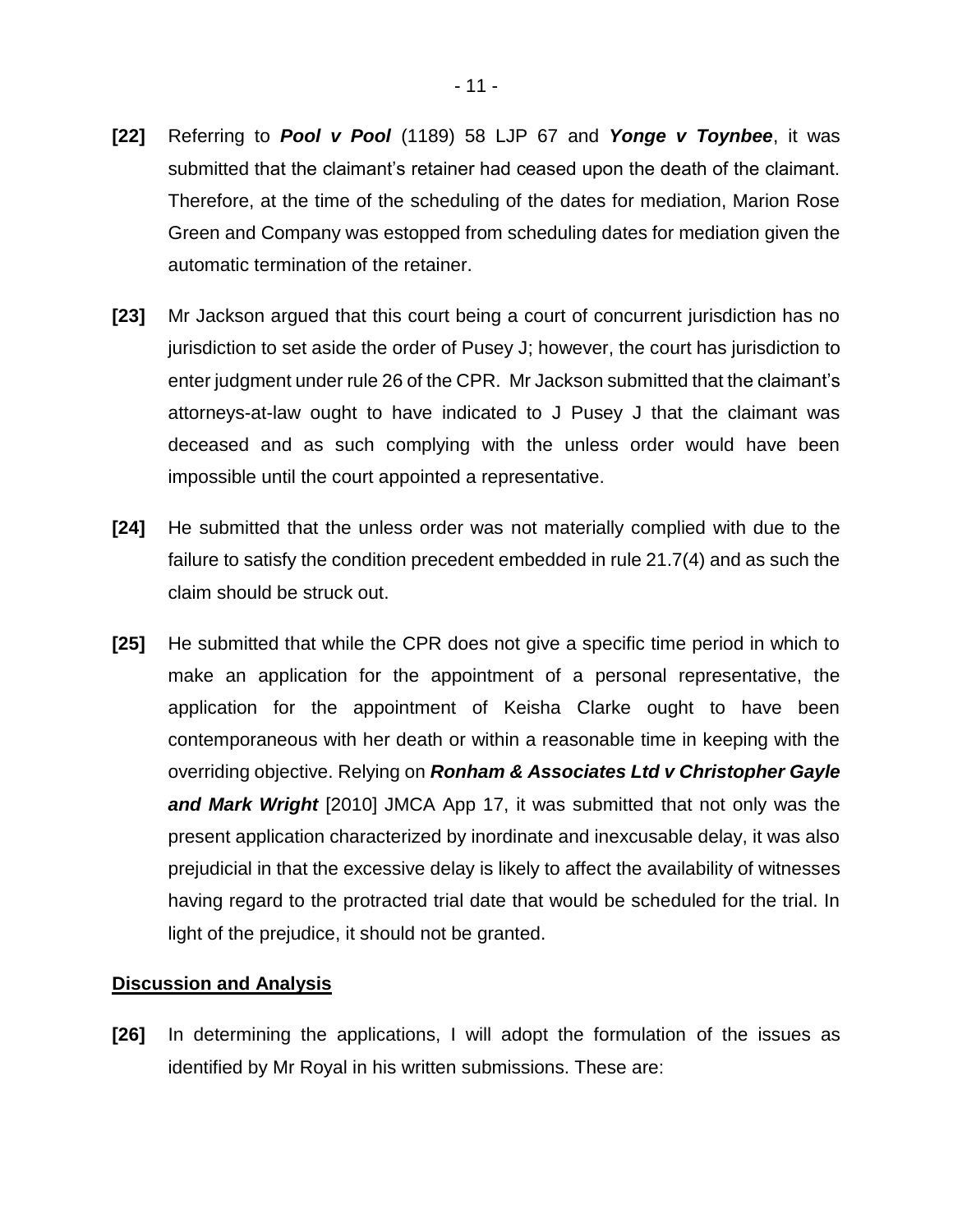- (i) Whether the claimant's statement of case is at present struck out by virtue of order no 3 of the order of J Pusey J;
- (ii) Consequently, whether there is an extant claim in respect of which Keisha Clarke may be appointed administrator ad litem;
- (iii) Whether the firm Marion Rose Green and Company is liable to pay the costs of the 1<sup>st</sup> defendant for the notices of application filed on  $26<sup>th</sup>$  June 2021, 22th July 2021 and 29<sup>th</sup> September, 2021.

**Issue (i)**

**Whether the claimant's statement of case is at present struck out by virtue of order no 3 of the order of J Pusey J.**

**[27]** It is well-settled law that upon the death of a person, his natural personality comes to an end. In *Administrator General v Glen Muir*, Morrison JA (as he then was) stated:

> *But, as Arden LJ observed in Piggott v Aulton, Deceased, "[t]he natural personality of the deceased came to an end on his death". In these circumstances, as Lord Diplock explained in* **In** *re Amirteymour,*  **deceased**, *albeit in a somewhat different context – ... there must be in existence some person, natural or artificial and recognised by law, as a defendant against whom steps in the action can be taken. If and so long as there is no such person the action, though it may not abate, cannot be continued, as, for example, where a sole defendant to a subsisting action dies and no executor or administrator has yet been appointed against whom an order to continue the proceedings*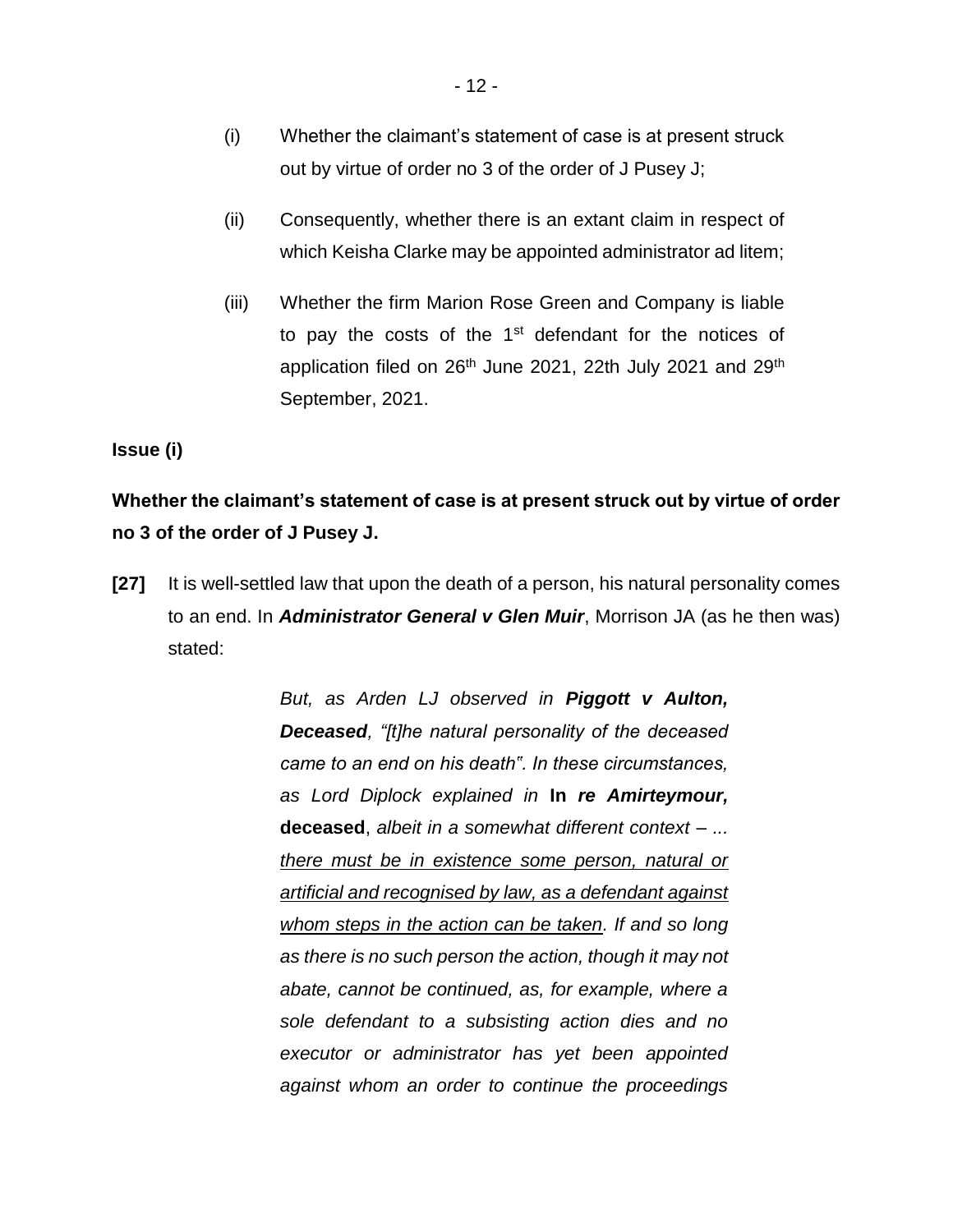*can be obtained under Ord. 15, r. 7."* (Emphasis supplied)

- **[28]** In *Piggott v Aulton* [2003] EWCA Civ 24, which was cited with approval by Morrison JA in *Glen Muir*, the court held that the estate of a deceased has no legal personality.
- **[29]** It follows from the dictum of Lord Diplock in *re Amirteynour* on which Morrison JA relied that the legal effect of the death of a defendant is that there would be no defendant in existence against whom an order may be enforced. Therefore, since the estate of the deceased has no legal personality, then a representative of the estate would have to be appointed before proceedings can continue. These principles of law find their expression in rule 21.7 of the CPR, which is titled, "Proceedings against estate of deceased" and to a lesser extent rule 21.8, which is titled, "Power of court to give directions to enable proceedings to be carried on after party's death". In *Glen Muir***,** Morrison JA found that the defendant having died, no steps ought to have been taken until a representative was appointed to represent the estate of the defendant. In that case, subsequent to the death of the defendant, on the application of the claimant, the court had given judgment in favour of the claimant. Morrison JA stated:<sup>2</sup>

*Rule 21.7(4) makes it explicitly clear that, upon the respondent becoming aware of [the defendant's] death, no further step in the proceedings ought to have been taken by him, other than to apply for an order appointing someone to represent [the defendant's] estate for the purposes of the proceedings. On the face of the matter, it would seem to follow from this that the respondent's without notice application for the first order, in which he quite properly disclosed the fact of [the defendant's] death the previous year, was wholly misconceived and ought not to have been granted by the judge.* 

<sup>&</sup>lt;sup>2</sup> See paragraph 18 of judgment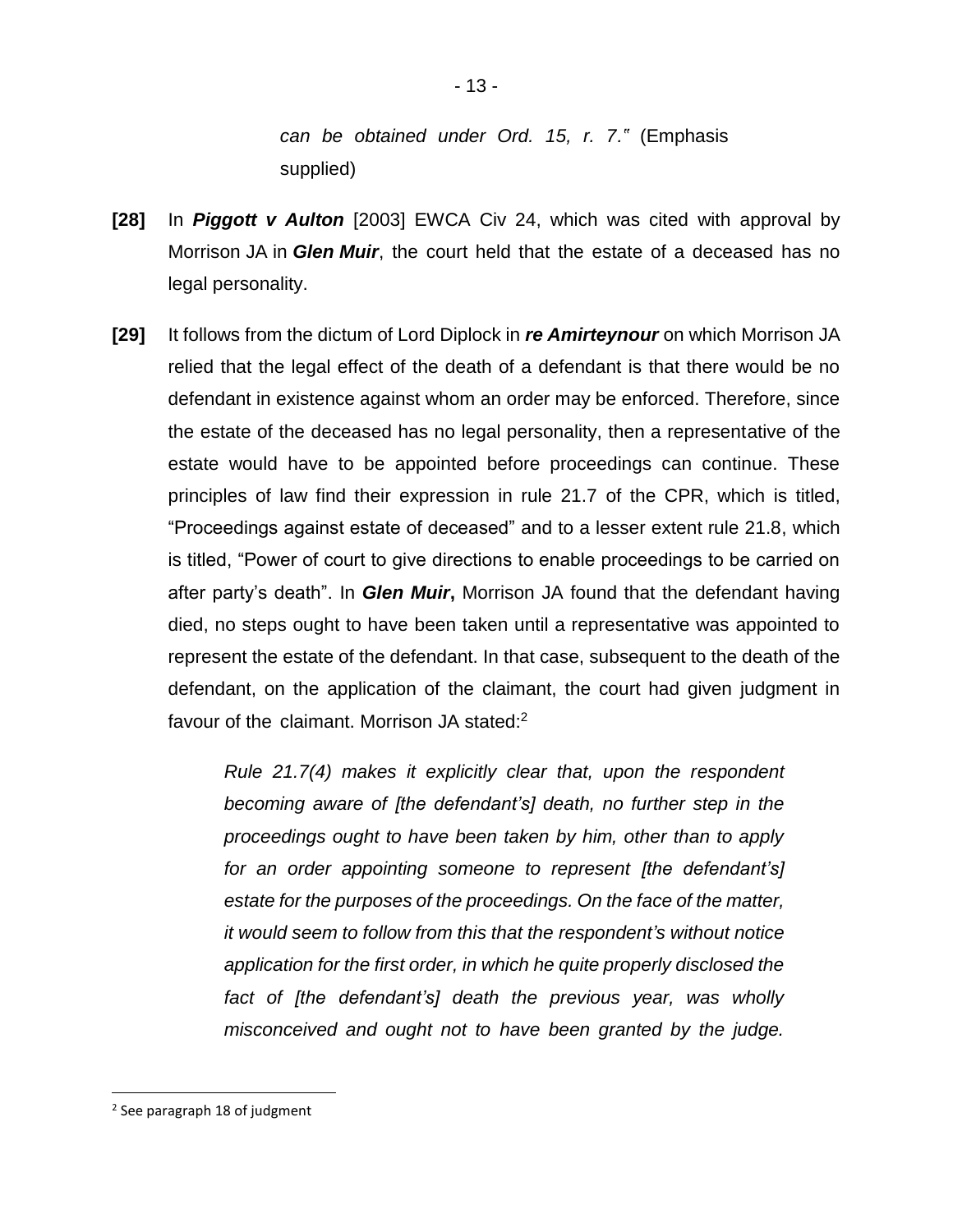*Instead, what ought to have been done, it seems to me, is that an application should have been made for an order appointing a suitable person - such as, perhaps, [the defendant's] widow, if indeed he had one - to conduct the proceedings on behalf of the estate.*

- **[30]** I would add that though these authorities concerned the death of a defendant, the principle espoused in them would equally apply to a claimant as this must naturally follow from the principle that the natural personality of any person comes to an end at his death. It seems to me that rule 21.9 of the CPR, which is titled "Power of court to strike out claim after death of the claimant", was included to address the situation of the death of a claimant and perhaps to a lesser extent, 21.8 of the CPR.
- **[31]** It is my view therefore that as a matter of substantive law, the claimant having died in 2016, no further step could have been taken in the proceedings until a representative of the estate had been appointed. (I will address the question of which estate the representative ought to have been appointed for when I come to address the second issue.) However, this unfortunate circumstance was never brought to the attention of J Pusey J. Therefore, J Pusey J made the order on the mistaken belief that the claimant was alive. In that regard, the order was made without jurisdiction in that the death of the claimant having occurred, J Pusey J could not properly have made an order in the claim until a personal representative was appointed. The question that therefore arises is: the order of J Pusey J having been made at a time when it could not properly have been made, was it a nullity and of no effect, as contended by Mrs Rose Green?
- **[32]** In *Leymon Strachan v Gleaner Company Ltd* [2005] UKPC 33 the Privy Council considered the effect of an order that is a nullity. Lord Millett, who delivered the judgment on behalf of their Lordships Board stated:

*27. In the present case the validity of the proceedings themselves is beyond challenge. The only question is whether an order of a judge of the Supreme Court made without jurisdiction*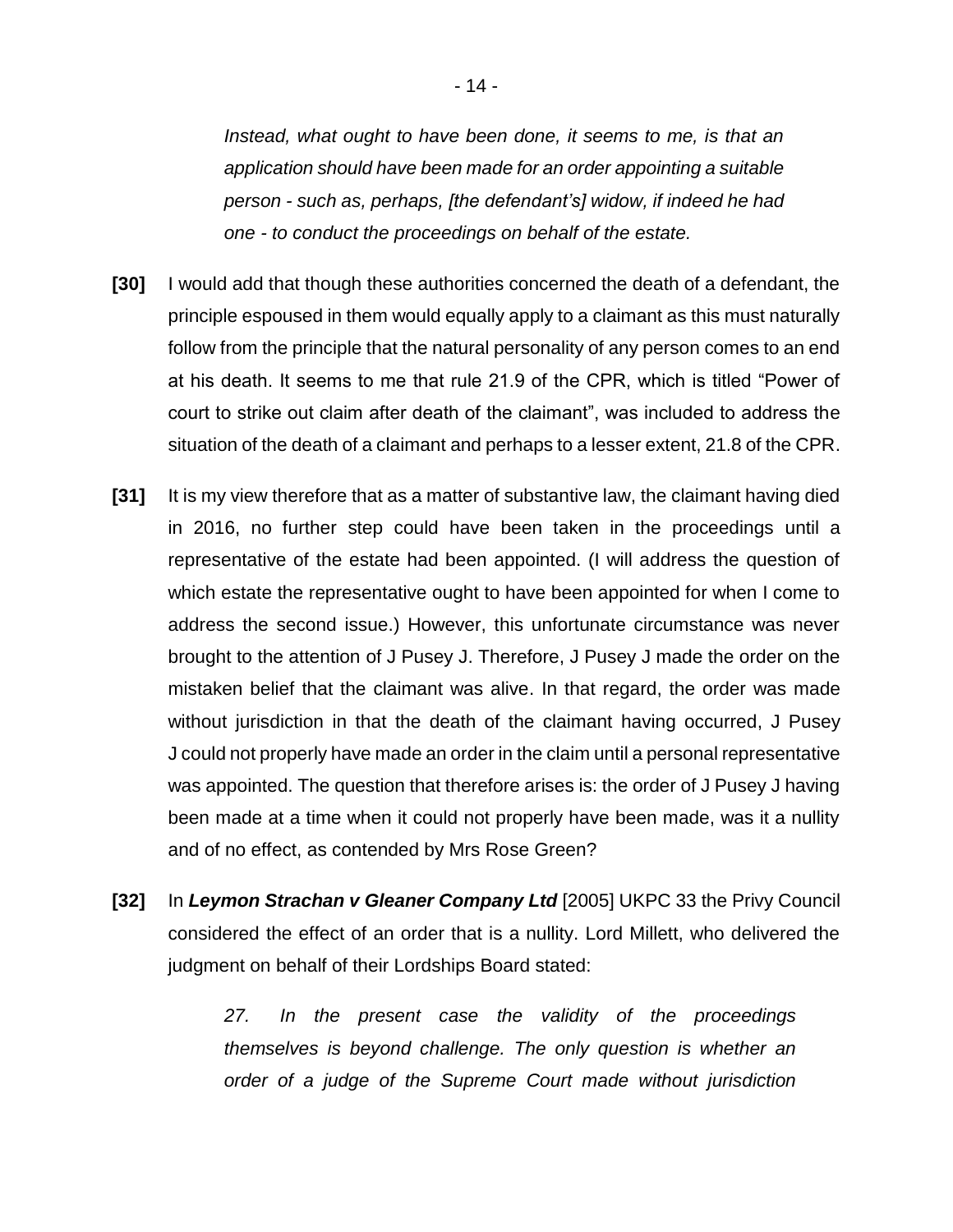*is a nullity, not in the sense that the party affected by it is entitled to have it set aside as a matter of right and not of discretion (of course he is) nor in the sense that the excess of jurisdiction can be waived (of course it cannot) but in the sense that it has no* more effect *than if it had been made by a traffic warden and can be set aside by a judge of co-ordinate jurisdiction.*

*28. An order made by a judge without jurisdiction is obviously vulnerable, but it is not wholly without effect; it must be obeyed unless and until it is set aside and (as will appear) it provides a sufficient basis for the Court of Appeal to set it aside. On the other hand, since the defect goes to jurisdiction, it cannot be waived; the parties cannot by consent confer a jurisdiction on the court which it does not possess.*

Later, he stated:

*29. The Supreme Court of Jamaica, like the High Court in England, is a superior court or court of unlimited jurisdiction, that is to say, it has jurisdiction to determine the limits of its own jurisdiction. From time to time a judge of the Supreme Court will make an error as to the extent of his jurisdiction. Occasionally (as in the present case) his jurisdiction will have been challenged and he will have decided after argument that he has jurisdiction; more often (as in the Padstow case) he will have exceeded his jurisdiction inadvertently, its absence having passed unnoticed. But whenever a judge makes an order he must be taken implicitly to have decided that he has jurisdiction to make it. If he is wrong, he makes an error whether of law or fact which can be corrected by the Court of Appeal. But he does not exceed his jurisdiction by making the error; nor does a judge of co-ordinate jurisdiction have power to correct it.*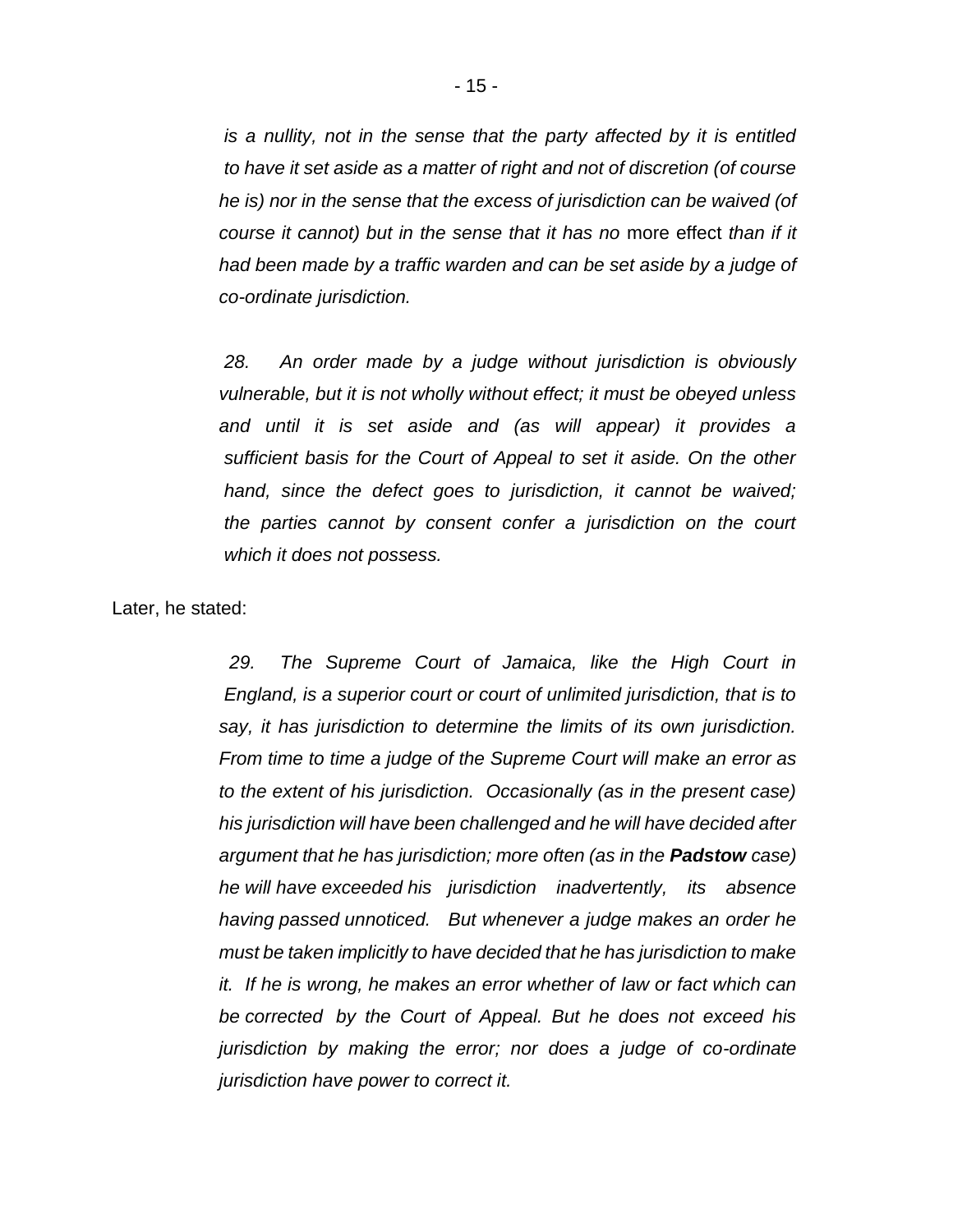- **[33]** The combined effect of the dicta of Lord Millett is that an order of a court of unlimited jurisdiction such as the Supreme Court which was made without jurisdiction has effect until it is set aside and cannot be set aside by a court of concurrent jurisdiction (unless expressly authorised by statute).
- **[34]** Therefore, the order having been made in circumstances where the claimant had died and there being no claimant recognised by law in existence against whom the order could be made, the order was a nullity in the sense that upon a representative of the estate being appointed, that legal representative would be entitled to have it set aside as of right. However, until it was set aside, it was still an order of the court that was issued in proceedings that were properly commenced and properly continuing. Therefore, until set aside, it was a valid order.
- **[35]** However, it seems to me that given the law as stated in *Piggott v Aulton* as to the need for a person recognisable in law being in existence against whom action can be taken, the principle as to the effect of an order that is a nullity as stated by the Privy Council in *Leymon Strachan* must be based on the presumption that there is such a person in existence against whom the order can take effect. To interpret/apply the principle in *Leymon Strachan* otherwise would be to disregard the law as stated in *Piggott v Aulton***.** Therefore, though the order of J Pusey J is valid until set aside, based on *Piggott v Aulton*, it could not be carried out a personal representative can take the necessary action.
- **[36]** I therefore agree with Mrs Rose Green that as a matter of procedural law (rules 21.8 and 21.9 of the CPR, and not rule 21.7), and I would add, equally importantly, as a matter of substantive law, the order although being effective, could not be carried out without a representative of the estate being appointed. I also agree with Mr Royal and Mr Jackson that by virtue of *Yonge v Toynbe*, the authority of the claimant 's attorneys having ceased as a result of her death, no steps could have been taken to carry out the order of J Pusey J and therefore the letters written by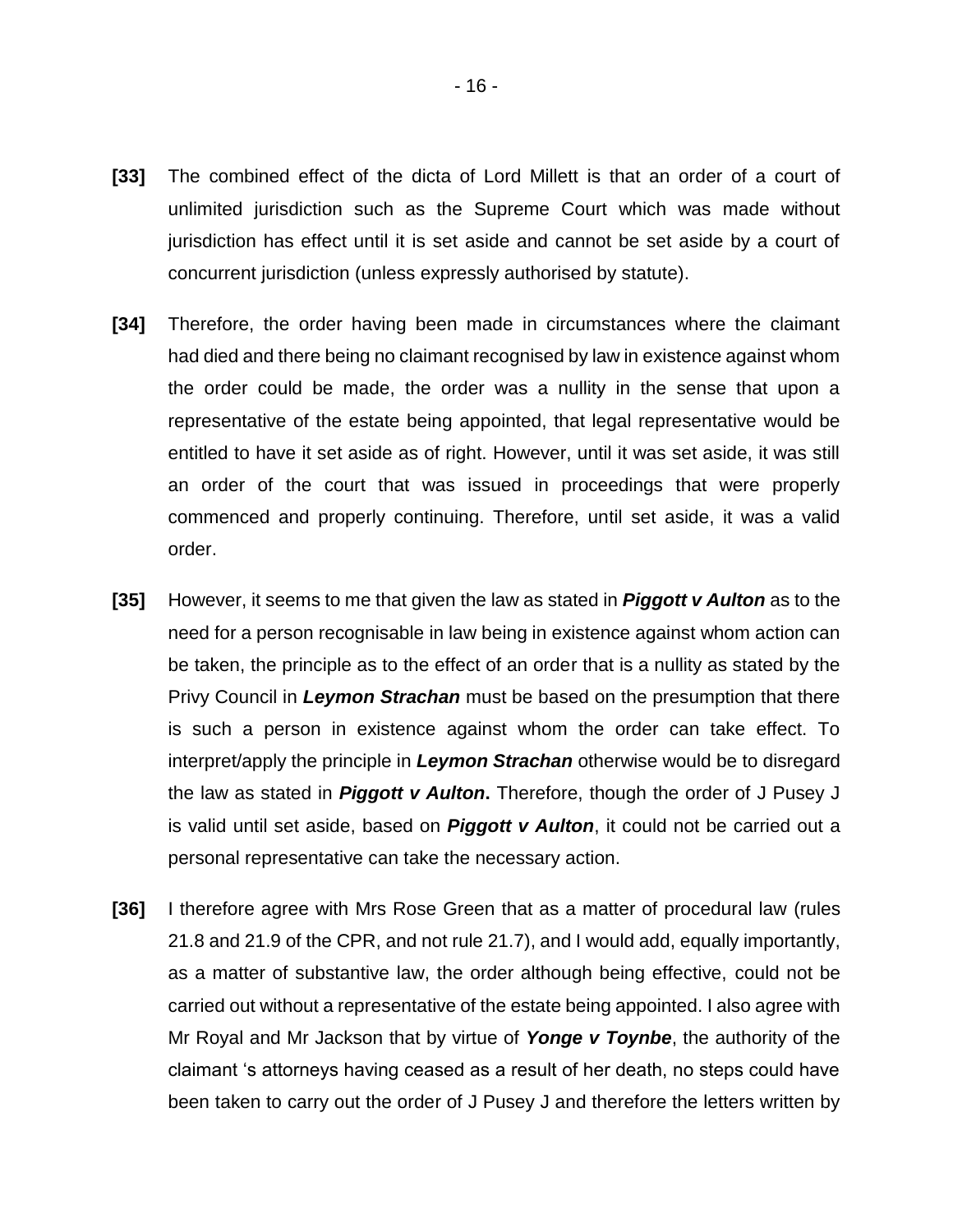Marion Rose Green and Company to agree mediation dates could not be regarded as steps carried out by the claimant. However, it seems to me that the 1<sup>st</sup> and 3<sup>rd</sup> defendants cannot blow hot and cold at the same time in that they cannot be allowed to rely on the claimant's death to say that because of her death, no steps could be taken on her behalf to arrange mediation while at the same time asserting that the terms of J Pusey J's order would have started to take effect despite her death. I agree with Mrs Rose Green that, in effect, the death of the claimant would have operated as a stay of the proceedings until a representative is appointed. I therefore think that in the circumstances, the 14-day time period stipulated in the order for the steps to be taken for the scheduling of mediation must be regarded as being 14 days from the date when the order could properly take effect against an existent claimant, that is, when there is an appointment of a representative of the estate.

- **[37]** Mr Jackson has argued that the provisions of the CPR do not operate to bar the defendants taking steps; it only applies to the claimant not taking any steps because if it were otherwise, the defendant could suffer hardship where there is a failure to have a representative of the claimant's estate appointed. However, it seems to me that rule 21.8 of the CPR, (which allows either party to approach the court for directions) and rule 21.9 (which allows the defendant to apply for the claim to be struck out where a representative of the claimant's estate is not appointed) is aimed at avoiding precisely such a situation.
- **[38]** It is therefore my view that the unless order including the sanction contained therein for the claim to be struck out could not take effect until a representative in the estate is appointed. Accordingly, no representative having been appointed, the sanction in the unless order did not take effect to strike out the claim.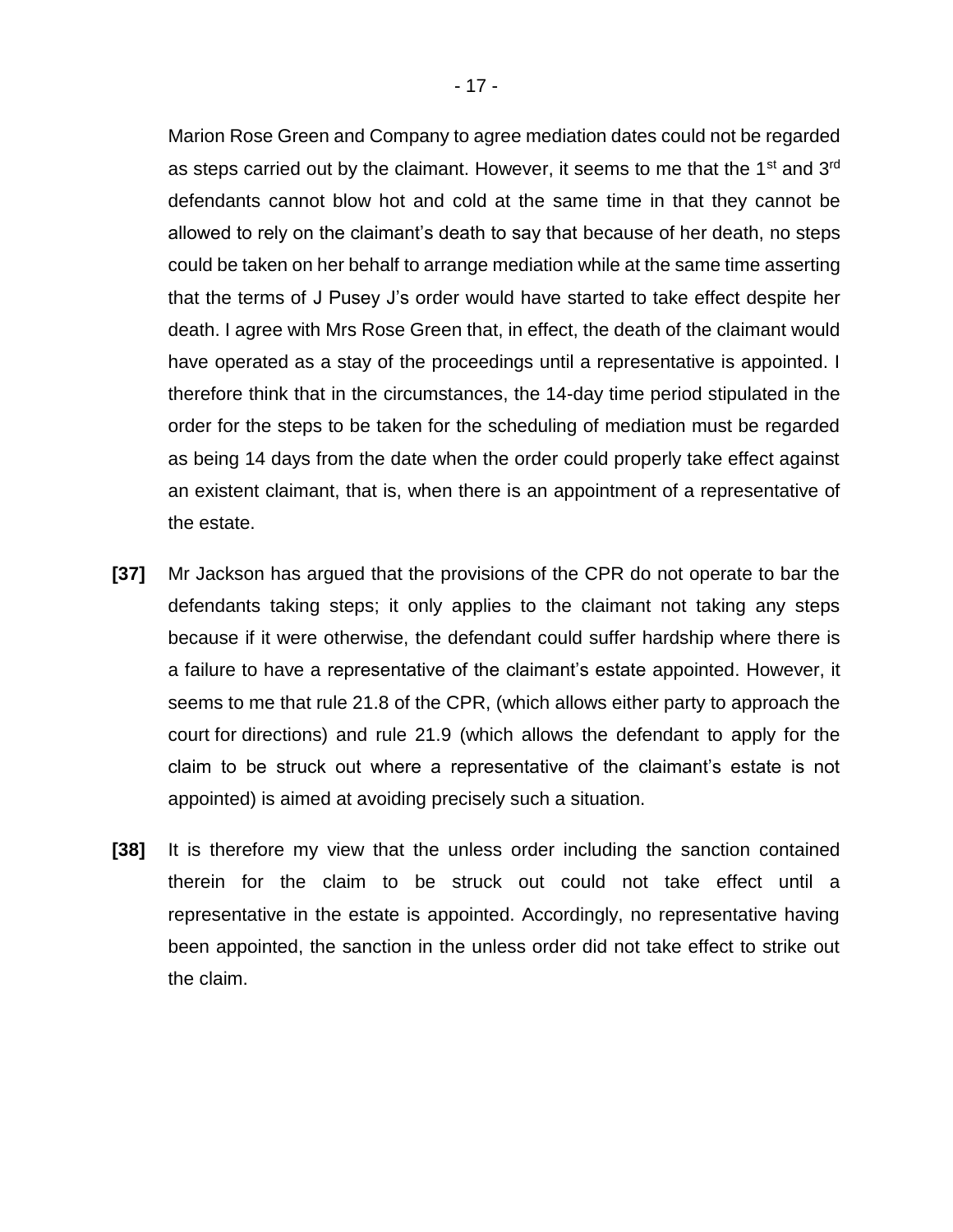## **Whether there is an extant claim in respect of which Keisha Clarke may be appointed administrator ad litem;**

- **[39]** It follows from the conclusion that I have arrived at in relation to the previous issue that there is still an extant claim before the court.
- **[40]** Having found that there is still an extant claim, the next issue that arises is whether the application for the appointment of Keisha Clarke as administrator ad litem should be granted in order to allow the matter to proceed. The application is seeking for her to be appointed as the administrator ad litem of the estate of Sharon Mott and to be substituted as claimant for and on behalf of the estate of Kishauna Clarke.
- **[41]** It is of significance in this case that the claimant had obtained a grant of administration in the estate of Kishauna Clarke as the deceased Kishauna Clarke died intestate. Also, in so far as there is no evidence that Sharon Mott died leaving a will, it can be said that she died intestate. There is also no evidence in the affidavit of Keisha Clarke that Kishauna Clarke had died leaving a will and that Sharon Mott had also died leaving her a will. Therefore, issues of representation by virtue of the principles relative to a chain of representation clearly do not arise.
- **[42]** It seems to me that in these circumstances, Keisha Clarke could not be appointed as administrator ad litem in the estate of Sharon Mott. This is so because by virtue of the Law Reform (Miscellaneous Provisions) Act, the cause of action which may have been created by the events of March 2009, survived for the estate of Kishauna Clarke. It did not survive for the benefit of the estate of Sharon Mott. Therefore, the appointment would have to be made in the estate of Kishauna Clarke and not the estate of Sharon Mott.
- **[43]** In *Jamaica Redevelopment Foundation Inc v Max Eugene Lambie* **(as Administrator of Estate Elaine Tully, deceased**, [2012] JMCA Civ 12, a similar issue arose for the consideration of the Court of Appeal. In that case, the respondent was granted letters of administration in the estate of Elaine Tully. Upon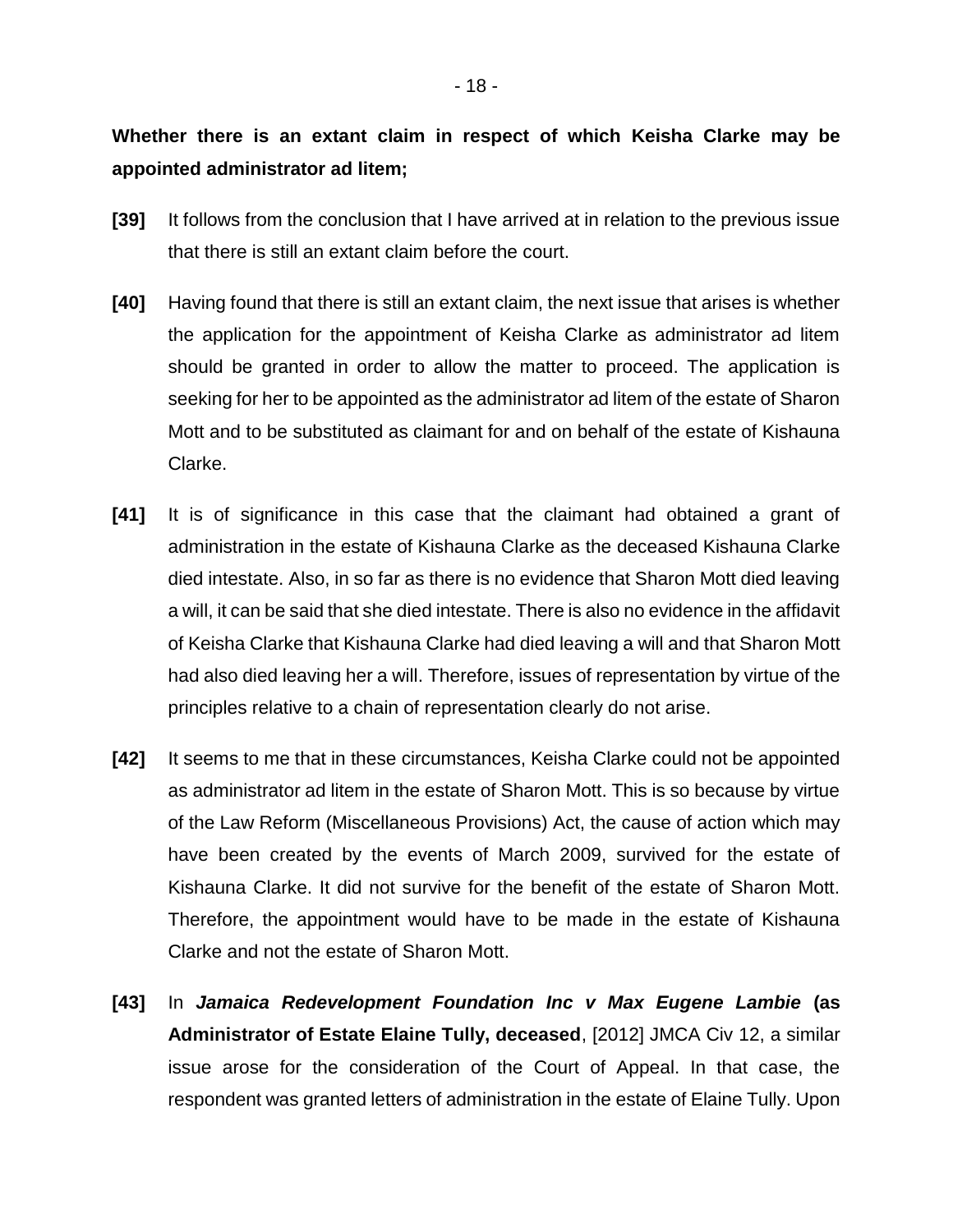the respondent's death, the court granted an application by the respondent's wife and daughter for them to be appointed as representatives of the estate of the respondent for the purposes of continuing the claim. The order of the court was set aside on appeal, Morrison JA, finding that neither the wife nor the daughter of the respondent qualified for appointment. The learned judge of appeal stated:

*[10] It is a well-known principle of the law of succession that the executor of a sole or last surviving executor of the testator's estate becomes the executor of the testator in the event of the original executor dying without having completed administration of the testator's estate. This is the principle of the chain of representation (see, for example, Swoffer v Swoffer [1896] P. 131). (And see further, rule 68.48(1) of the CPR, which provides that an application for a grant of probate may be made by [the 'second executor'] in relation to any estate that was being handled by [the 'first executor'] where the principle of the chain of representation is applicable".) It*  is, however, equally well settled that there is no chain of *representation in relation to administrators of an intestate's estate, even where the administrator himself dies testate. The reason for the distinction was explained by Blackstone (in a passage quoted in Parry on Succession, 5th edn, at page 183), as follows:*

*"The power of an executor is founded upon the special confidence and actual appointment of the deceased; and such executor is therefore allowed to transmit that power to another, in whom the deceased has reposed no trust at all; and, therefore, on the death of that officer, it results back to the ordinary to appoint another. And, with regard to the administrator of A's executor, he has clearly no privity or relation to A; being only commissioned to administer the effects of the intestate executor, and not of the original testator.*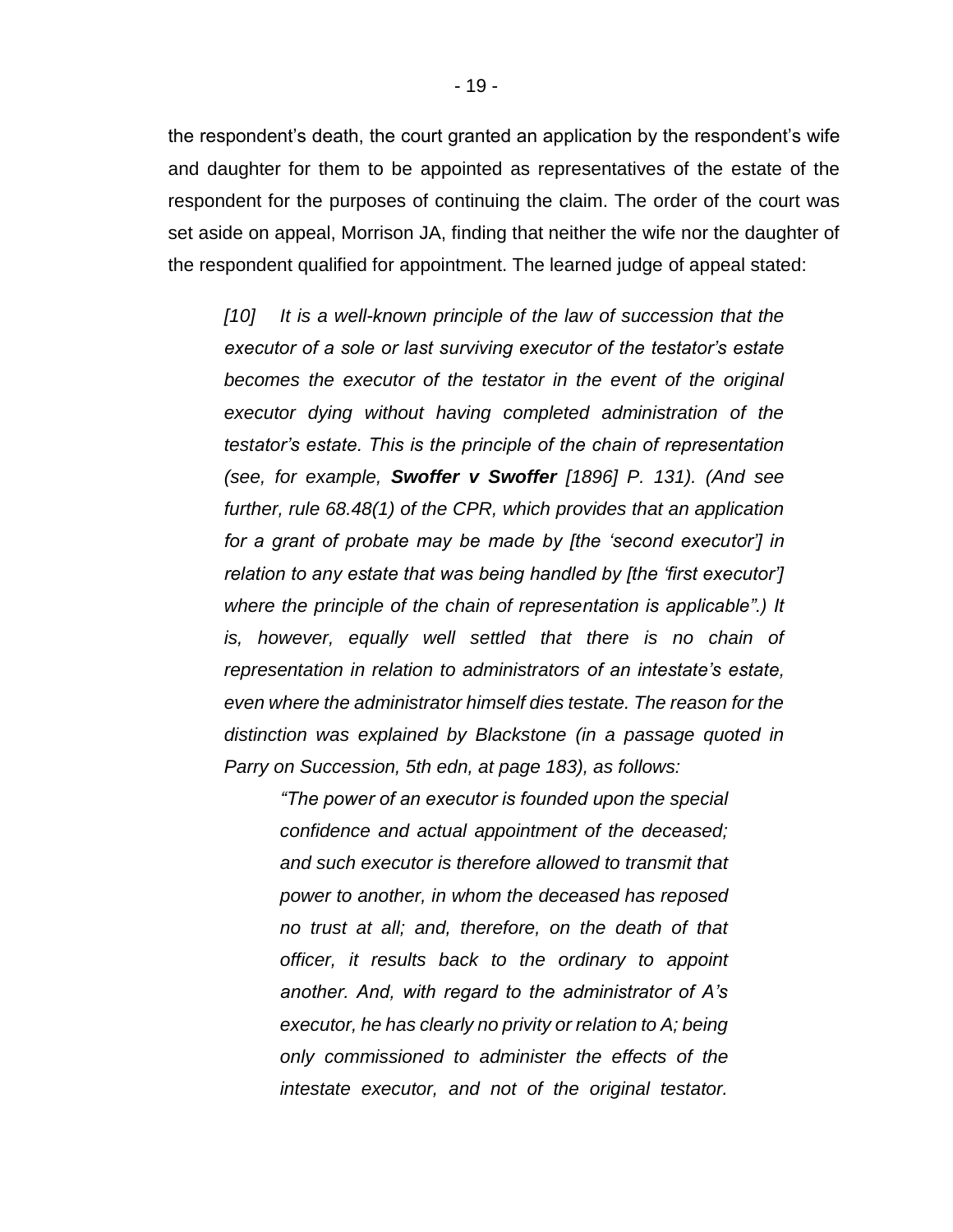*Wherefore, in both these cases, and whenever the course of representation from executor to executor is interrupted by any one administration, it is necessary for the ordinary to commit administration afresh of the goods of the deceased not administered by the former executor or administrator."* 

[11] In the instant case, the deceased having died intestate, the *principle therefore has no application and what will be required to complete administration of her estate is a fresh grant of administration in respect of the unadministered portion.*

- **[44]** In this case, since there is no chain of representation which was applicable, what is required is an appointment of a representative of the estate for which the cause of action giving rise to the claim subsists, which is the estate of Kishauna Clarke. Since the cause of action does not subsist for the estate of Sharon Mott, the appointment of a representative for the estate of Sharon Mott would not be effectual to proceed with the continuation of this claim.
- **[45]** I note that the application also seeks an order for Keisha Clarke to be appointed as claimant on behalf of the estate of Kishauna Clarke. It seems to me that this aspect of the order being sought must be interpreted to mean that Keisha Clarke is to be appointed as administrator ad litem of the estate as this is the only way that she can continue the claim as claimant on behalf of Kishauna Clarke's estate.
- **[46]** I see no evidence to suggest that there is anyone with greater priority who could be appointed as administrator ad litem in Kishauna Clarke's estate. In addition, there is nothing to suggest that Keisha Clarke has an interest in the proceedings which is adverse to the interest of the estate of Kishauna Clarke. I am of the view that in these circumstances, Keisha Clarke is a fit person to continue the proceedings on behalf of the estate of Kishauana Clarke and she should therefore be appointed as administrator ad litem in these proceedings for the estate of Kishauna Clarke. I note that there has been a period of delay of five years since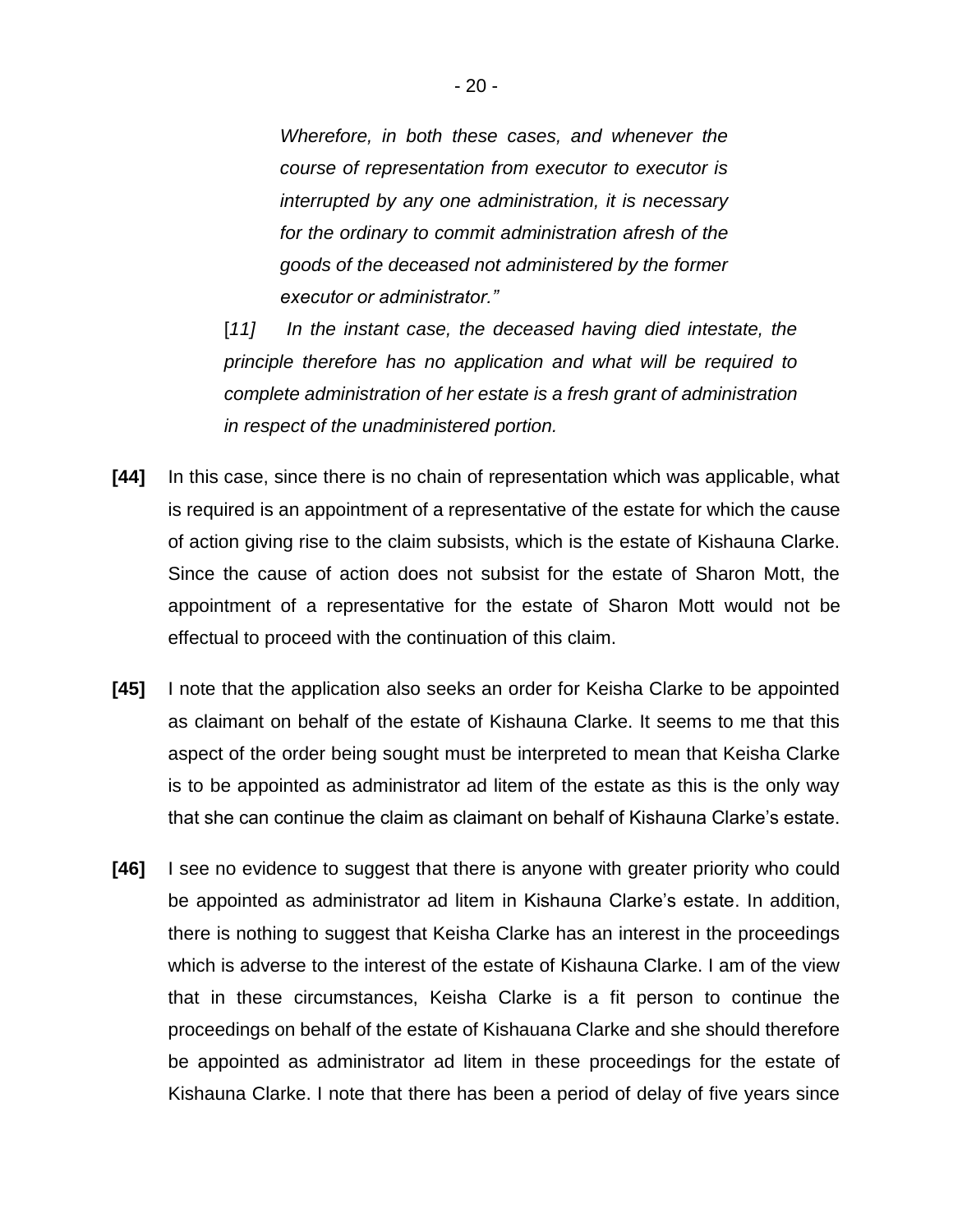the death of the claimant; however, I am not aware of any authority which establishes that this is a basis for the refusal of the application. The consideration in such an application, it seems, to me is whether the person to be appointed is a fit and proper person for the appointment. In any event, there is no evidence to contradict Mrs Lannaman's evidence that she learned of the claimant's death in 2021; thus there was no inordinate delay in making the application. In these circumstances, I am of the view that Keisha Clarke should be appointed administrator ad litem for the estate of Kishauna Clarke for the purpose of continuing these proceedings.

# **Whether the firm Marion Rose Green and Company is liable to pay the costs of the 1 st defendant for the notices of application filed on 26th June 2021, 22nd July 2021 and 29th September 2021**

**[47]** The court's jurisdiction to make an order for wasted costs is to be found in section 28E of the Judicature (Supreme Court) Act and this provision is reflected in rule 64.13 and (14) of the CPR. Rule 64.13(2) of the CPR provides:

"Wasted costs" means any costs incurred by a party –

- (a) As a result of any improper, unreasonable or negligent act or omission on the part of any attorney-at-law or any employee of such attorney-at-law: or
- (b) Which, in light of any act or omission occurring after they were incurred, the court, considers it unreasonable to expect that party to pay.
- **[48]** In *Jevene Thomas (An infant who sues by her mother and next friend Annette Innerarity) v McIntosh Construction Ltd* [2013] JMSC Civ 114, Sykes J (as he then was) having considered the English Court of Appeal decision of *Ridehalgh v Horsefield and Another* and his previous decision in *Catherine Nerissa Gregory v Aubrey Erlington Gregory* Suit No 2003 HCV1930 (delivered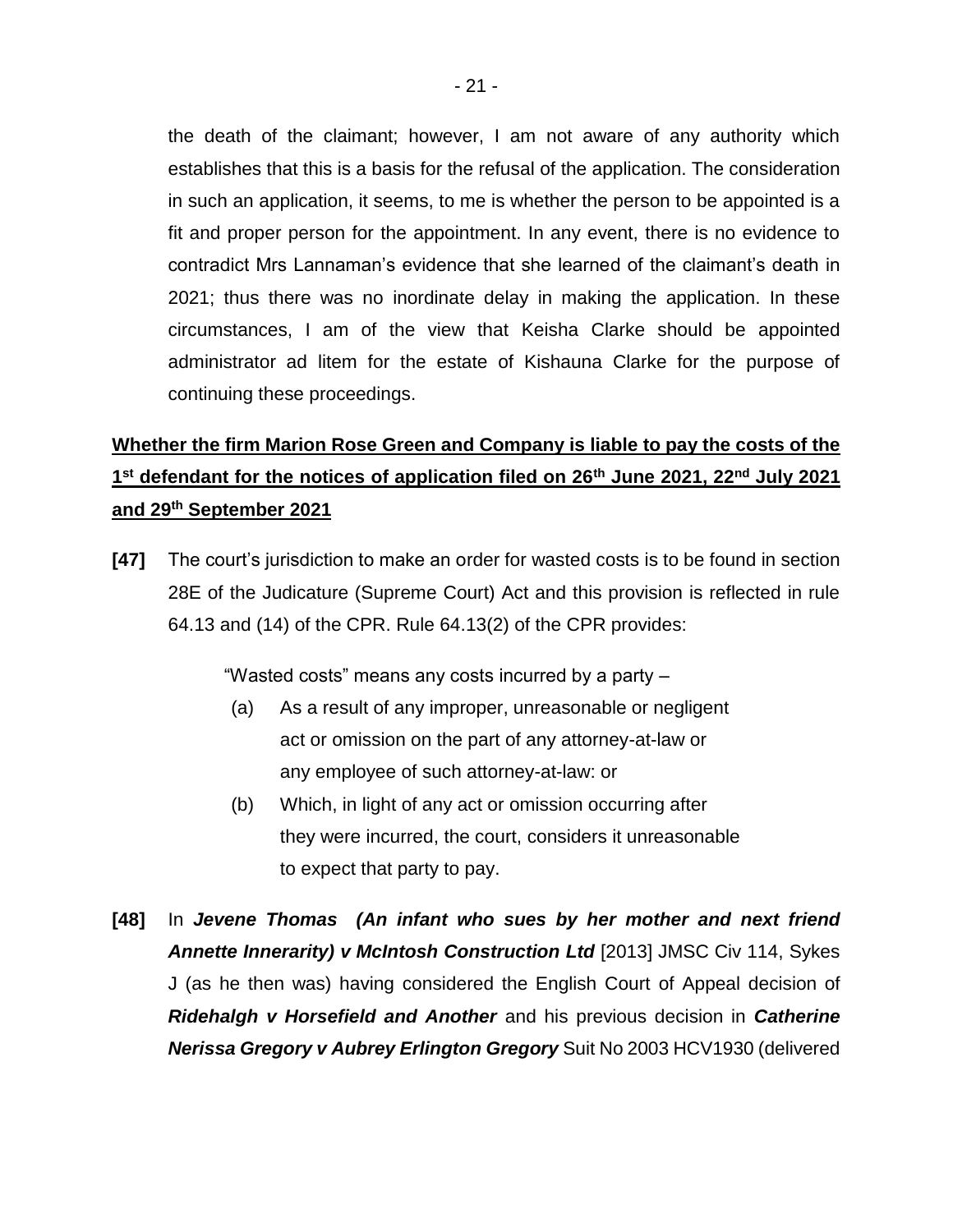23<sup>rd</sup> July 2004) set out a five step enquiry to be applied in determining whether to make an order for wasted costs, as follows:

- (i) Has the attorney-at-law acted improperly, unreasonably or negligently?
- (ii) If yes, did the conduct of the case cause the applicant or any other party unnecessary costs?
- (ii) If yes, is it in all circumstances just to make the order?
- (iv) Whether the enquiry can be done without breaching legal professional privilege; and
- (v) Are the circumstances such that the facts necessary to establish the attorney's conduct has caused unnecessary expense to any party to the proceedings immediately and easily verifiable? Or put another way, can the enquiry be conducted without significant additional expenses for any other of the litigants, counsel or other person and are the facts easily verifiable.<sup>3</sup>
- **[49]** I will adopt the approach of Sykes J in *Jevene Bent* of considering questions (iv) and (v) first.

# **Whether the enquiry as to wasted costs against the attorney-at-law can be done without breaching legal professional privilege**

**[50]** It is my view that given the circumstances of this case, the answer must be in the affirmative in that the response to the application does not require counsel to rely on information that would be subject to legal professional privilege.

<sup>&</sup>lt;sup>3</sup> See paragraphs 22-25 of judgment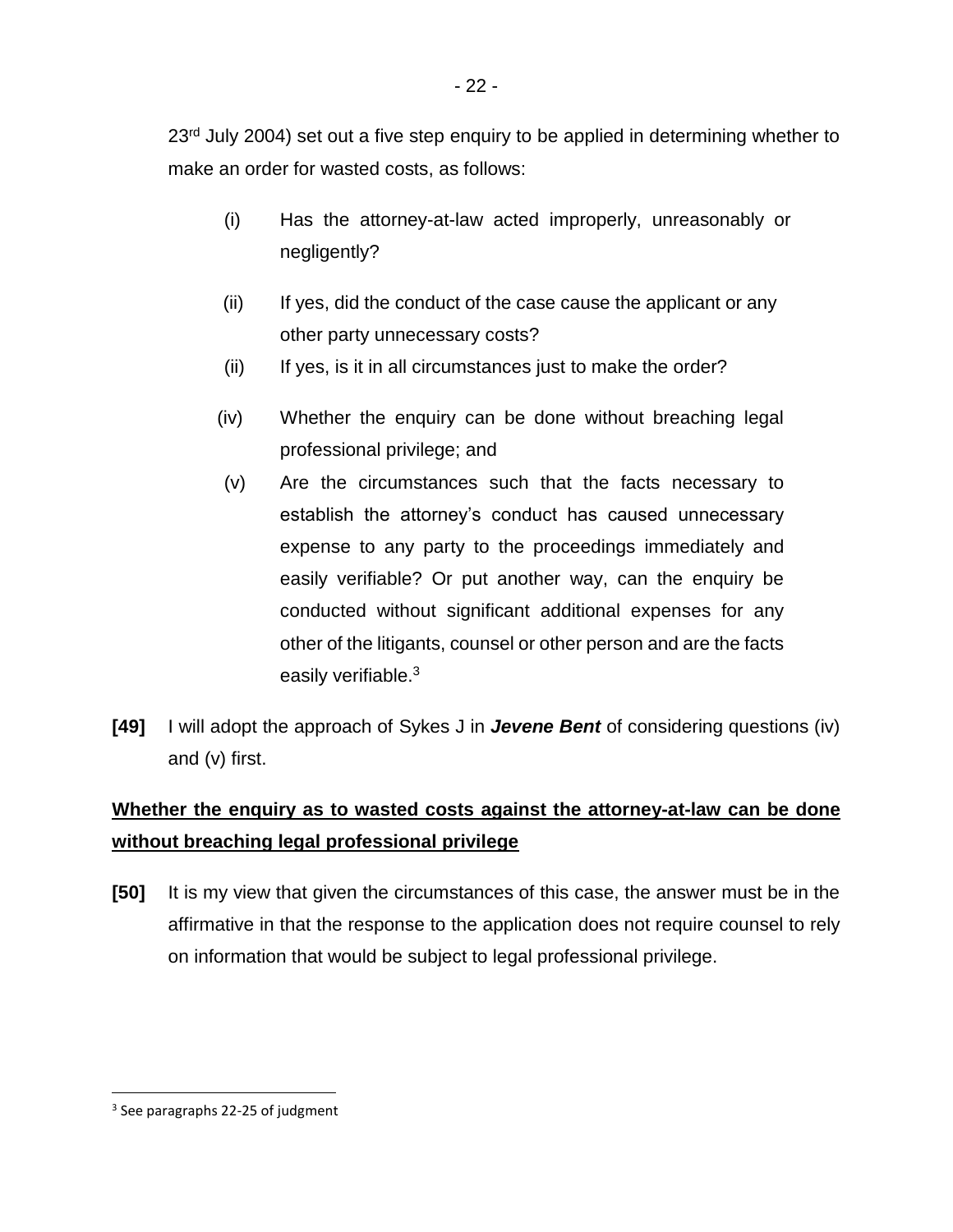**Are the circumstances such that the facts necessary to establish the attorney's conduct has caused unnecessary expense to any party to the proceedings immediately and easily verifiable/ Can the enquiry be conducted without significant additional expenses for any other of the litigants, counsel or other person and are the facts easily verifiable**

**[51]** Sykes J explained that the wasted costs jurisdiction is not intended to be a major civil trial but a quick, efficient and fair enquiry. In this case, most of the facts are not in dispute; the only issue of fact that is live is when the claimant's attorneys-atlaw became aware that the claimant had been deceased. The 1<sup>st</sup> defendant has characterized the actions of Marion Rose Green and Company as material nondisclosure; however, it seems to me that the real complaint in this regard is that Marion Rose Green and Company could have with reasonable diligence become aware of the status of their client well before the hearing of the application before Pusey J. Therefore, I am of the view that this question should also be answered in the affirmative.

## **Has the attorney-at-law acted improperly, unreasonably or negligently?**

**[52]** On the issue of the type of conduct that would attract the descriptions of "improper, unreasonabe or negligent**"** Sykes J stated in *Jevene Bent*:

> *In the judgment [of Ridehalgh v Horsefield], his Lordship gave an indication of the meaning of the important words "improper, unreasonable or negligent". His Lordship held that "improper" covers but was not confined to conduct which would justify disbarment, striking off, suspension form practice or other serious professional penalty (p81). "Unreasonable" means conduct that was designed to harass the other side rather than advance the resolution of the case. Even if the harassment arose from "excessive zeal" and not "improper motive", it would still fall within the definition of unreasonable*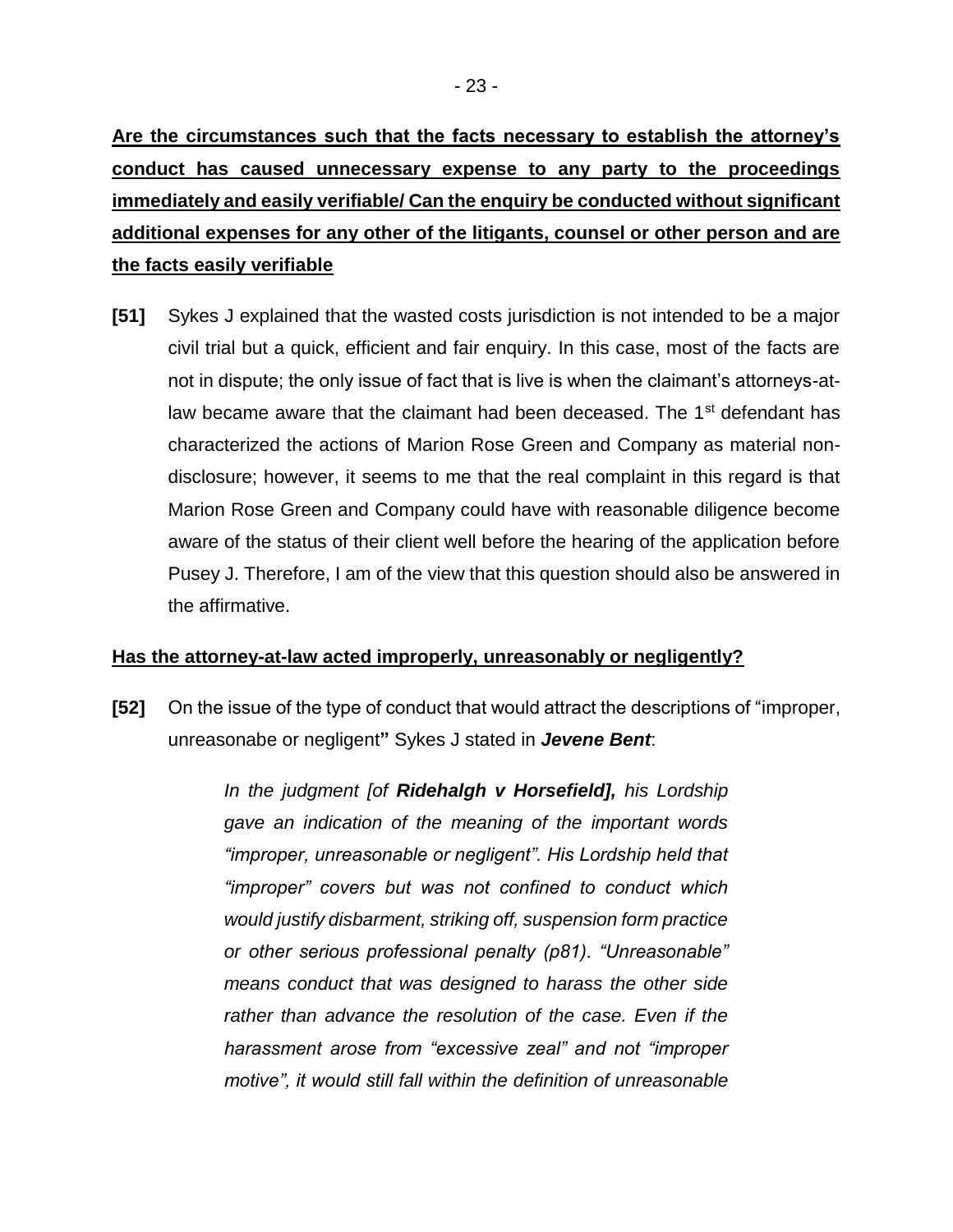*(pp861-862). "Negligent" should be understood as failing to act with "competence reasonably expected of ordinary members of the profession (p862). To succeed under this head the applicant would have to prove that the conduct was such that "no member of the profession who was reasonably well-informed and competent would have given or done or omitted to do what was done (p862).<sup>4</sup>*

Later Sykes J observed that the critical question is whether the conduct permits of reasonable explanation. If it does, then counsel should receive the benefit of the doubt.

- **[53]** In the instant case, the effect of the evidence of Andrea Lannaman is that the Marion Rose Green and Company was not aware of the death of the claimant prior to 21<sup>st</sup> May 2021, the date on which the firm agreed to a mediation date. The discovery of the death of the claimant was made on the same day that Mrs Lannaman made diligent attempts to ascertain the claimant's whereabouts. The claimant having died from 2016, it is clear that the 1<sup>st</sup> defendant wasted costs in making the application to strike out. The question that therefore arises is: does the evidence provided by the Marion Rose Green and Company amount to a reasonable explanation?
- **[54]** It is clear from the evidence of Mrs Lannaman that despite being served with an application that would have serious implications for the claim if granted, no effort was made to contact the claimant to advise her of the application. Mrs Lannaman deponed that the firm had no reason to believe that the claimant had passed away. It was her experience, she deponed, that as soon as a client passes away, this is communicated to this office, but this was never done. She deponed also that it was not unusual for clients to stay away for long periods of time and then suddenly

<sup>4</sup> See paragraph [18] of the judgment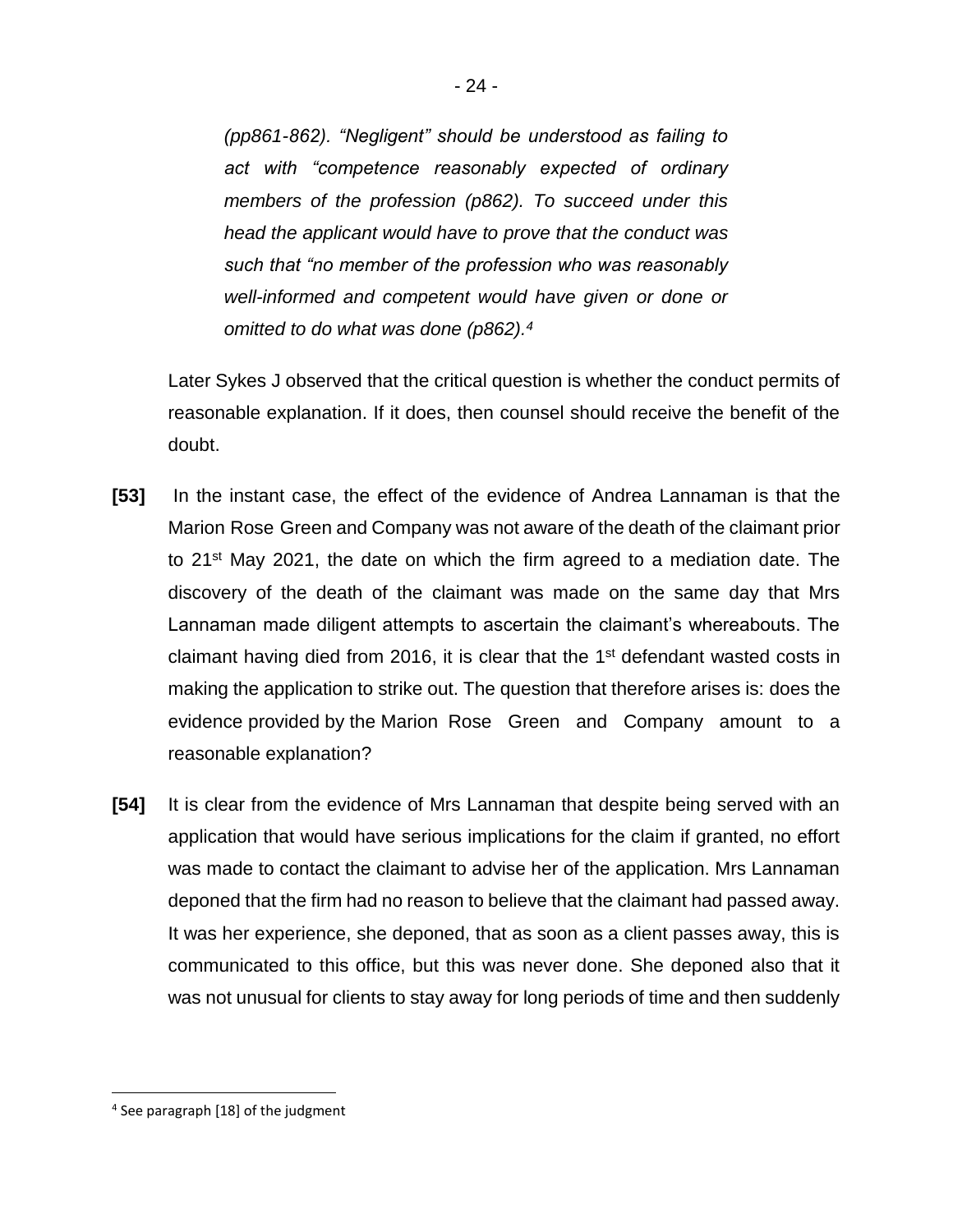turn up at the offices enquiring about their matters. Consequently, there was no reason for her to assume that the claimant had passed away.

- **[55]** She also deponed that on the last occasion that mediation had been scheduled and was aborted because of the illness of the mediator, the claimant had been ready and willing to attend the mediation when it was rescheduled. She deponed that in the claimant's best interest, the claimant's attorneys having been retained and given fulsome instructions to prosecute her claim relating to the death of her daughter, the attorneys had an obligation and responsibility to proceed with the claim for which they were retained until contrary instructions were received and no such instructions were received until 21<sup>st</sup> May 2021.<sup>5</sup>
- **[56]** I am of the view that the firm Marion Rose Green and Company ought to have obtained their client's instructions in relation to the 1<sup>st</sup> defendant's application to strike out and for summary judgment. This was necessary particularly having regard to the fact that the firm had not had any communication with the claimant since 2016. In circumstances where the  $1<sup>st</sup>$  defendant's application was seeking to strike out for failure to prosecute the claim since 2016, it was incumbent on the firm to locate the claimant, advise her of the seriousness of the application and ascertain her readiness to proceed. If they encountered difficulty in contacting the claimant, they ought to have communicated this to counsel and the court and requested time to obtain the instructions. Having not made contact with the claimant, I agree with Mr Royal that there was no basis for the firm to represent that the claimant was still ready and willing to proceed. Though the claimant may have been willing, she may not have been ready, and as it unfolded, her death rendered her neither ready nor willing to proceed. I therefore find that the firm's conduct in these circumstances could be said to be improper, and if not improper, negligent, in that they failed to do what any competent attorney would do after being served with the application to strike out and for summary judgment.

<sup>5</sup> See paragraph 25 of affidavit filed on 5 November 2021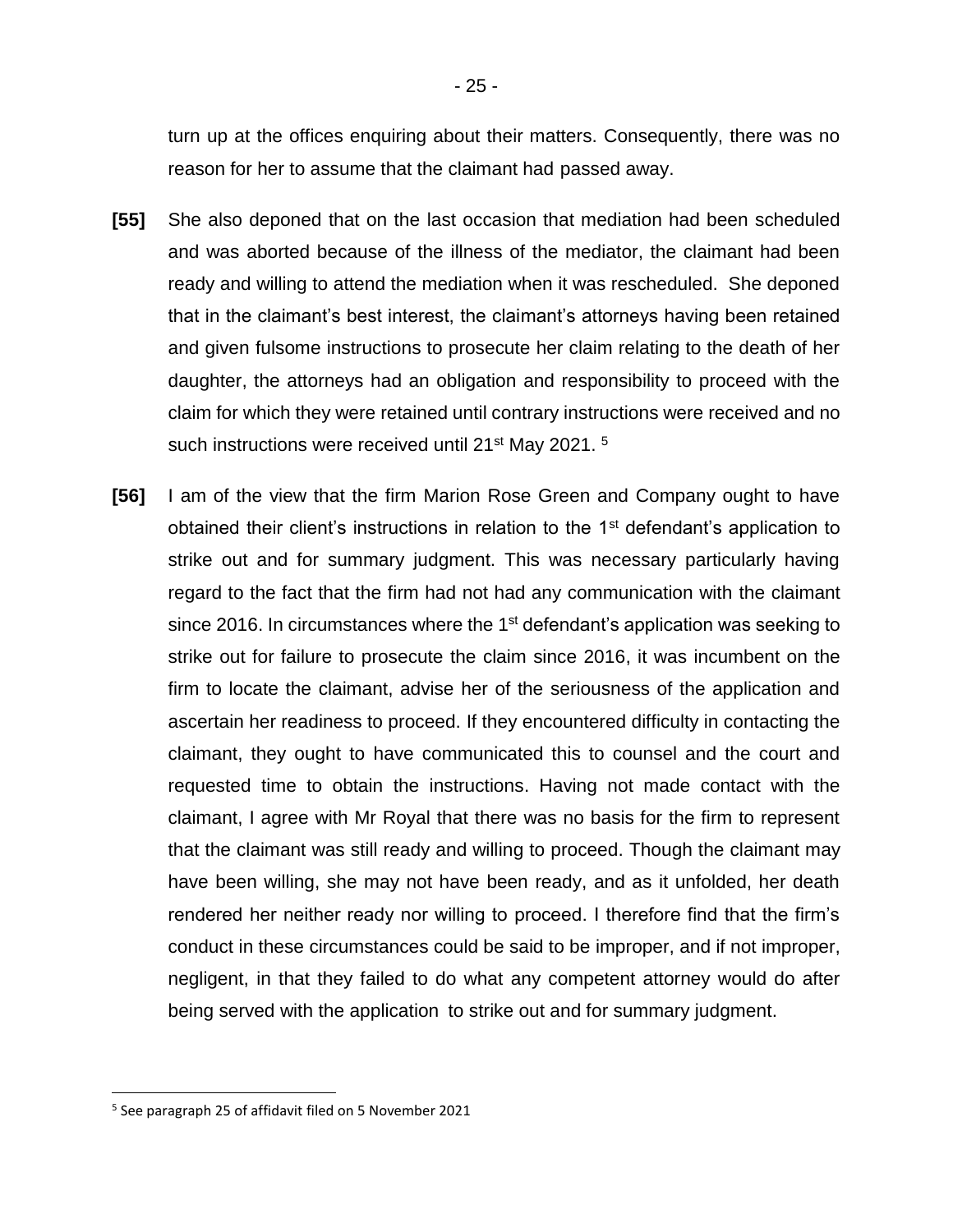## **Did the conduct of the case cause the applicant or any other party unnecessary costs?**

- **[57]** The firm Marion Rose Green and Company could have tried to contact the claimant between 2016 and 2019 to advise her of the need to proceed with mediation. However, I share the views expressed by J Pusey  $J^6$  that it is the claimant's claim and she should be energized to have it resolved.<sup>7</sup> I also share J Pusey J's views that nothing precluded the 1<sup>st</sup> defendant from contacting the mediation agency to reschedule mediation, as the cancellation of the mediation in 2016 was due to the default of the agency; but the parties sat back and the matter went into abeyance until 2019 when the 1<sup>st</sup> defendant's application was filed. In the light of this, I do not find that the wasted costs of the filing of the application should be attributed to the firm Marion Rose Green & Company.
- **[58]** However, it is my view that the same cannot be said for the costs incurred after the filing of the application. The  $1<sup>st</sup>$  defendant's application was filed on  $26<sup>th</sup>$  June 2019 and the judgment of Pusey J indicates that the hearing had been set for 27<sup>th</sup> April 2020. On 22<sup>nd</sup> September 2020, the affidavit of Sara-Lee Scott was filed in response to the application. In that affidavit, Ms Lee deponed that despite the delay the claimant "is still ready and willing to participate in mediation".<sup>8</sup> The court file indicates that the application came on for hearing on  $5<sup>th</sup>$  October 2021 and was adjourned to  $7<sup>th</sup>$  April 2021. The application was vigorously opposed.
- **[59]** I am of the view that had the firm made efforts to contact the claimant, it would have learned of the death of the claimant. It is notable that the very day on which Mrs Lannaman made diligent efforts to locate the claimant, she was able to ascertain that the claimant had died. Had these efforts been expended in preparation for the first hearing date of the application in April 2020, before the

<sup>6</sup> See paragraphs [23} and [24] of the judgment

 $7$  See paragraph [24] of the judgment

<sup>8</sup> See paragraph 9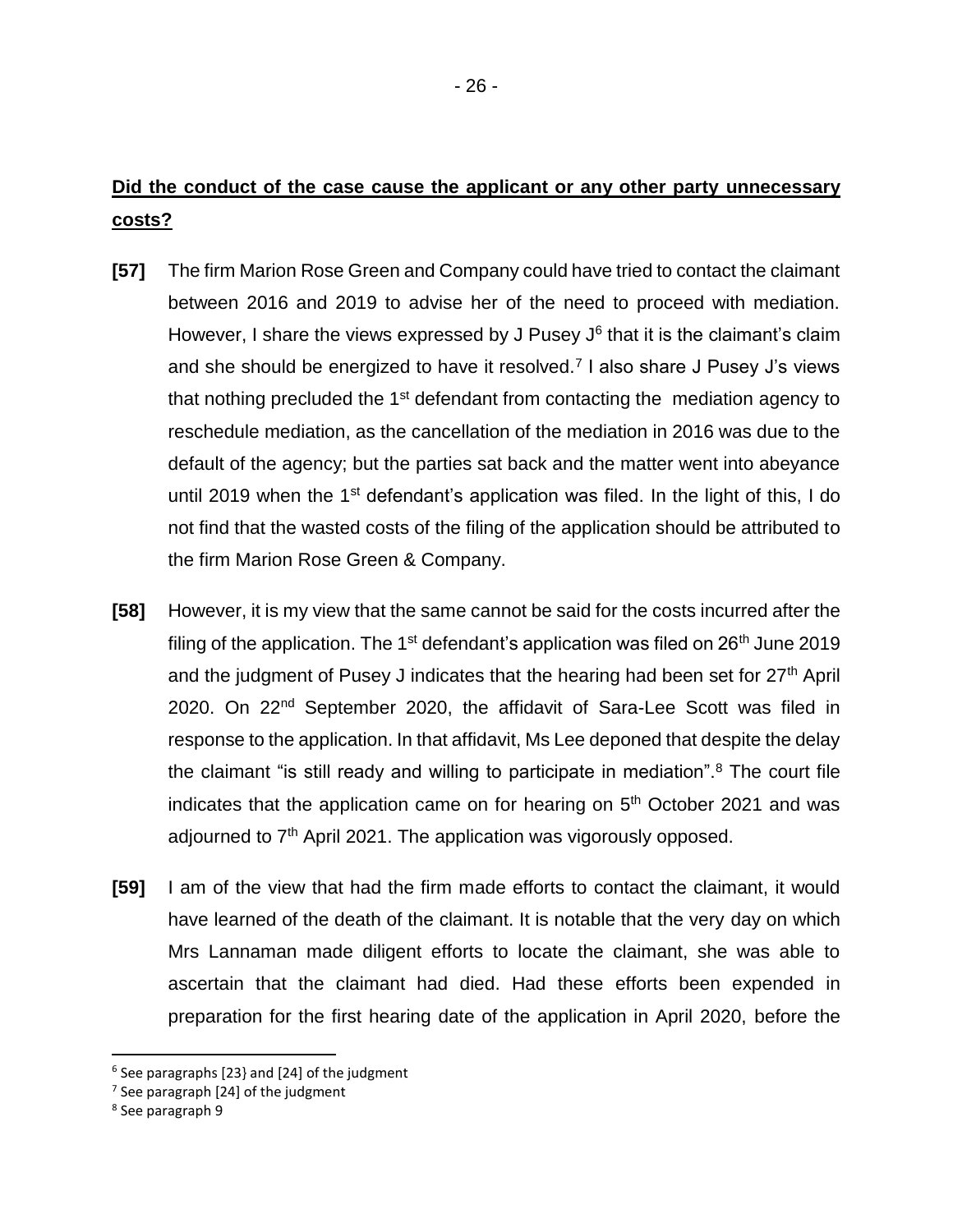filing of the affidavit asserting that the claimant was ready to proceed or even prior to the date of the hearing before J Pusey J, the information as to the death could have been ascertained and the costs incurred in preparing for the application could have been avoided. Consequently, the firm's failure to act after being served with the 1<sup>st</sup> defendant's application caused unnecessary expenses to be incurred by the 1<sup>st</sup> defendant in pursuing the application.

## **Is it in all circumstances just to make the order?**

**[60]** It is my view that in circumstances where Marion Rose Green and Company had some many opportunities to ascertain the status of the claimant and failed to do so, its action or inaction was the cause of the wasted costs incurred by the 1<sup>st</sup> defendant. I therefore find that it is just to make an order in favour of the 1<sup>st</sup> defendant for the wasted costs spent in pursuing the application to strike out from the first hearing date of  $27<sup>th</sup>$  April 2020 as well as the costs of the 1<sup>st</sup> defendant's instant application to be paid by Marion Rose Green and Company.

#### **Conclusion**

- **[61]** In light of the foregoing, my orders are as follows:
	- 1. Judgment for the 1st defendant on the claim is refused.
	- 2. Keisha Clarke is appointed as administrator ad litem for the estate of Kishauna Clarke for the purposes of continuing the instant proceedings until further order of the court.
	- 3. Wasted costs to the 1<sup>st</sup> defendant from 27<sup>th</sup> April 2020 for the Notice of Application for Court Orders filed June 26, 2019 to be paid by the firm Marion Rose-Green and Company to be taxed if not agreed.